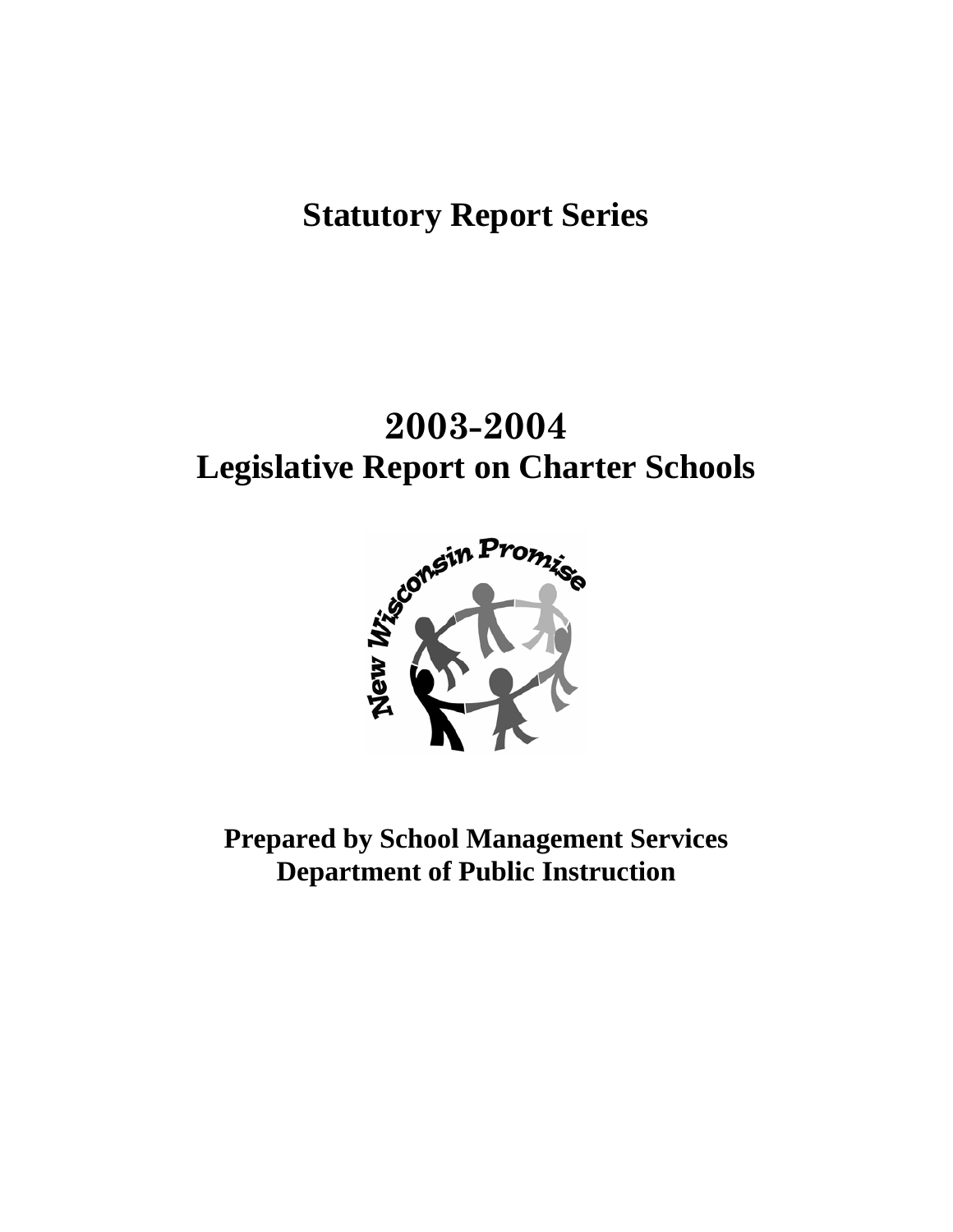This is the Wisconsin Department of Public Instruction's (DPI's) third report which gathers statewide data on the number of charter school petitions and proposals and the action taken by school boards on these petitions and proposals. This report shows the number of school districts with charter school activity during the 2003-2004 school year. Annual activity has increased since the first report, which documented charter school activity in the 2001-2002 school year.

The research for this report was undertaken by DPI staff. The report was prepared by Paula Crandall Decker, Sharon Wendt, Kate Nardi, Lisa Geraghty, AJ Costa and Latoya Campbell. Robert A. Soldner provided support and supervision for the project. Finally, Patricia Stutz created the maps, Jon Wellskopf created the electronic survey, and Jackie Abel formatted the report.

> Prepared by: Paula Crandall Decker Sharon Wendt Kate Nardi Lisa Geraghty AJ Costa Latoya Campbell

> > Date: August 2006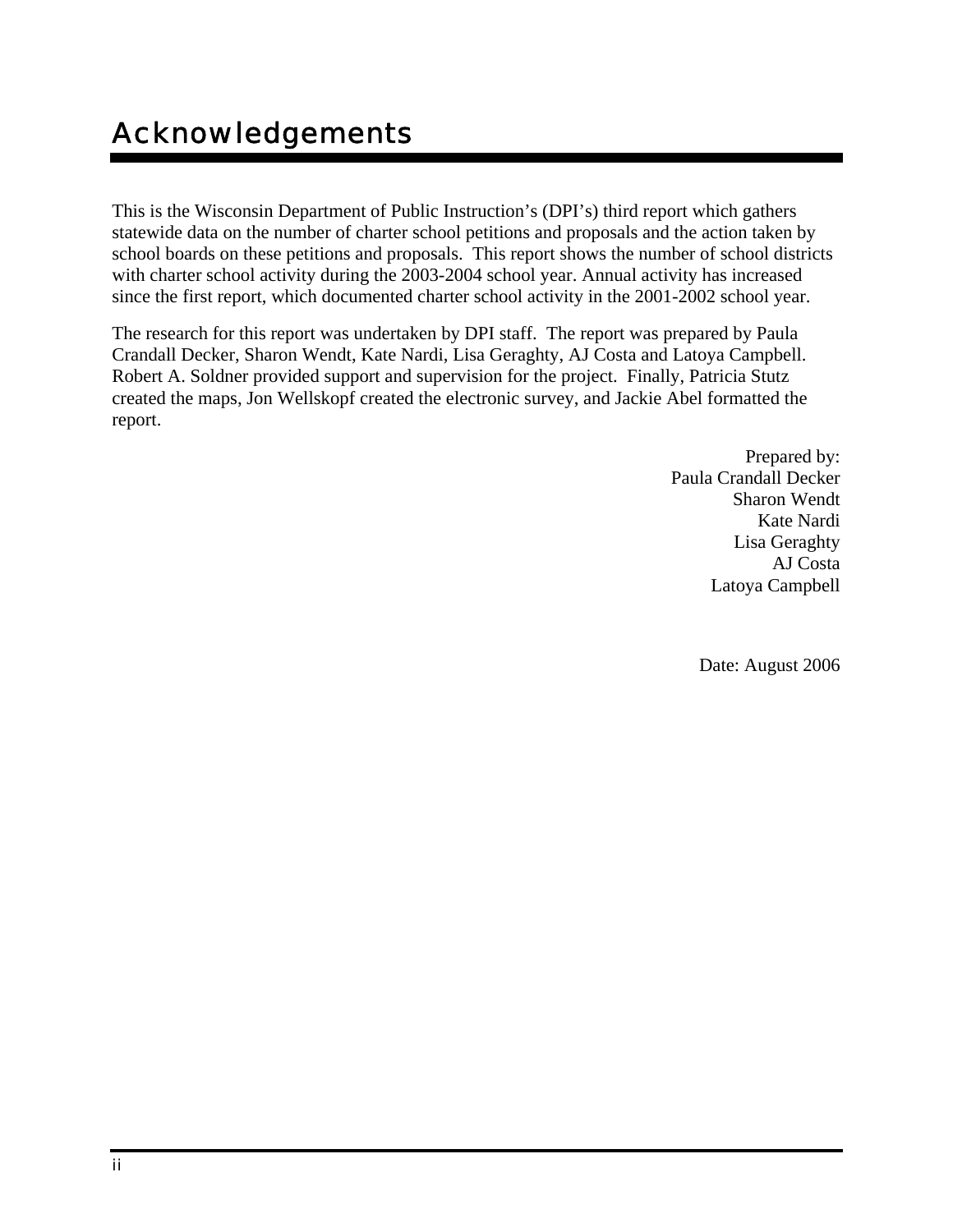# **Table of Contents**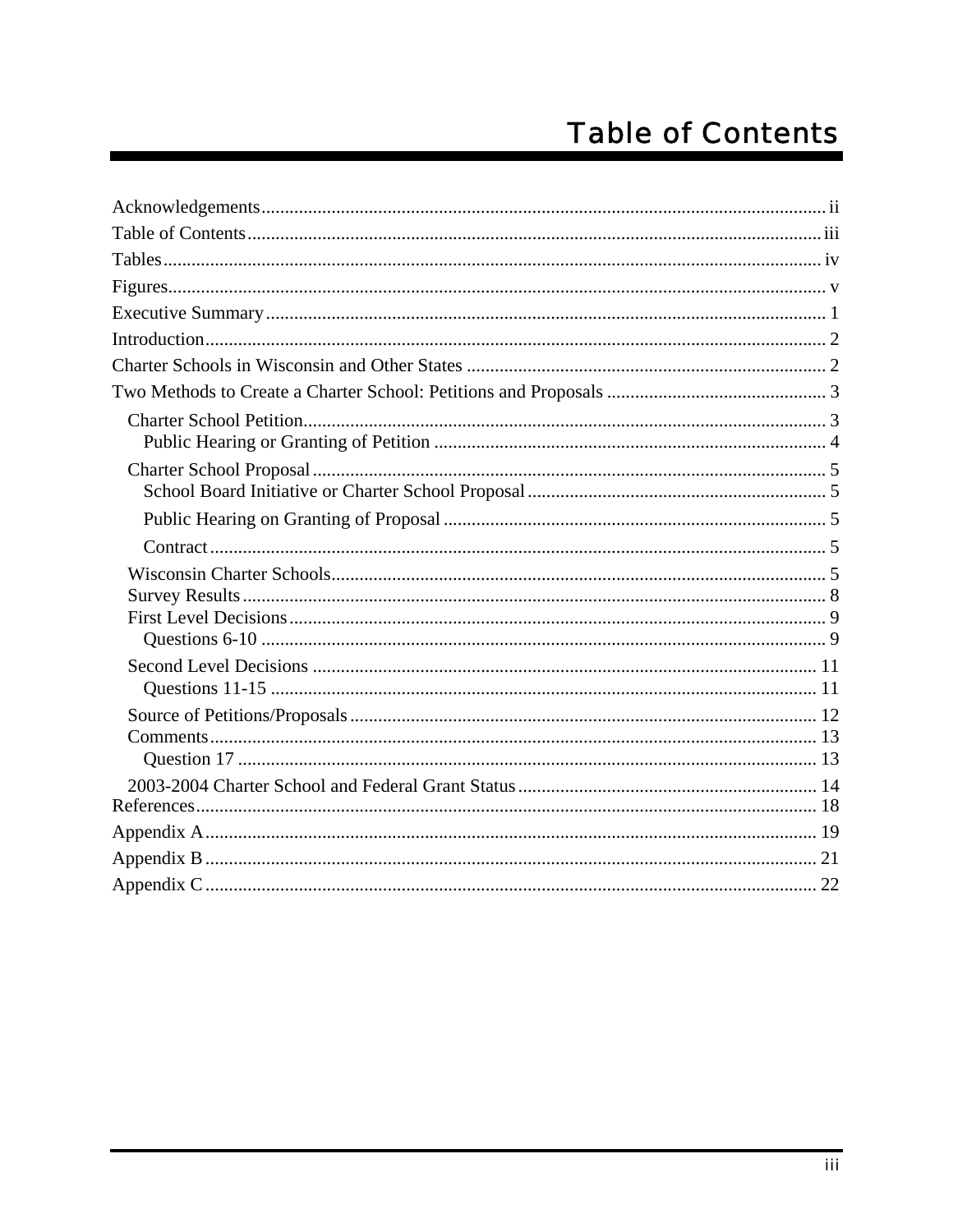# Tables

| Table 1  |                                                                        | 3               |
|----------|------------------------------------------------------------------------|-----------------|
| Table 2  |                                                                        | $6\overline{6}$ |
| Table 3  |                                                                        |                 |
| Table 4  |                                                                        | -10             |
| Table 5  |                                                                        | <b>11</b>       |
| Table 6  |                                                                        |                 |
| Table 7  |                                                                        |                 |
| Table 8  |                                                                        |                 |
| Table 9  | Action Taken by the Department of Public Instruction and School Status | 14              |
| Table 10 |                                                                        |                 |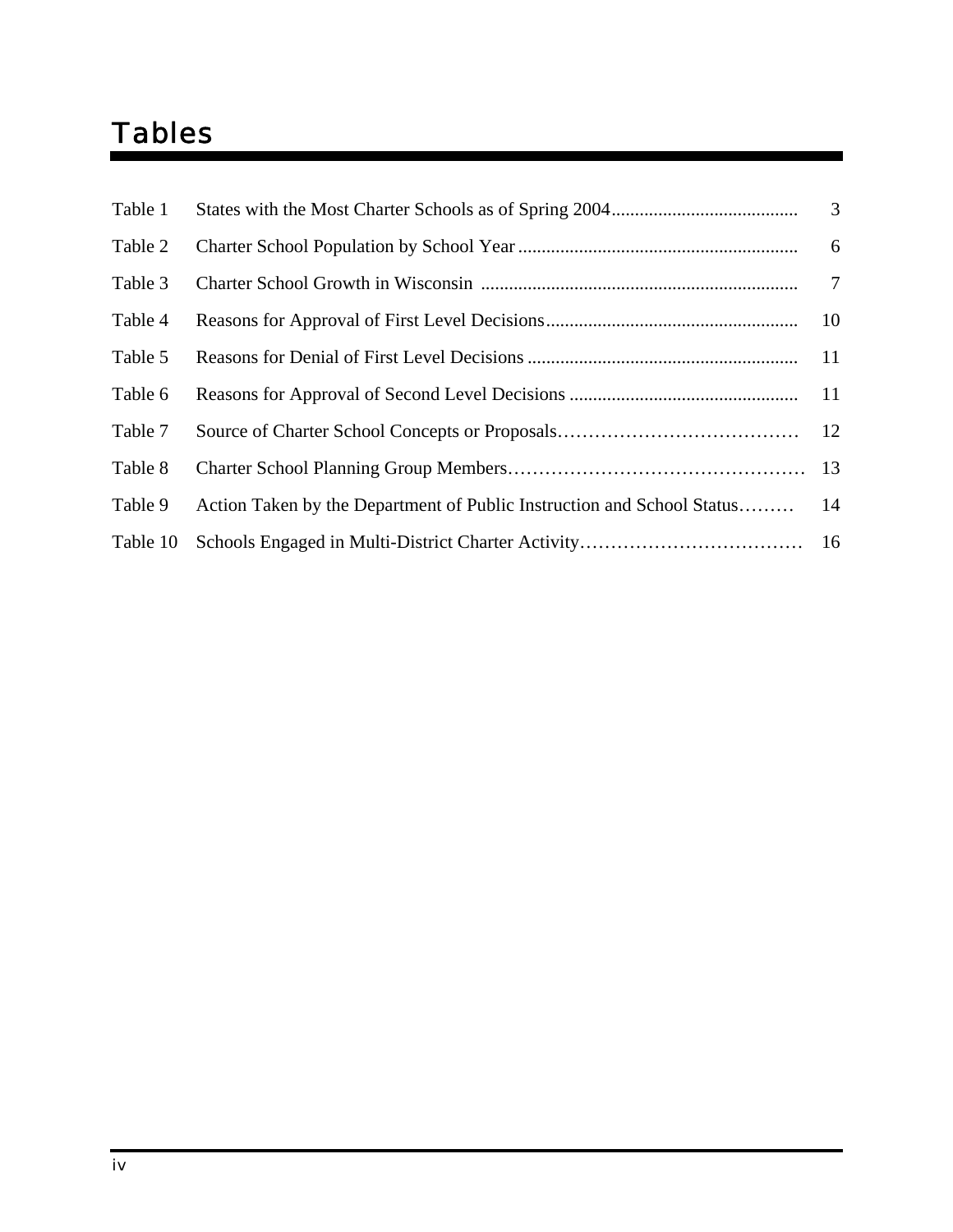| Figure 1 | New charter school petitions in the 12 Cooperative Educational Service Agency     |     |
|----------|-----------------------------------------------------------------------------------|-----|
| Figure 2 | School districts with new charter school petitions compared with school districts | - 9 |
| Figure 3 |                                                                                   |     |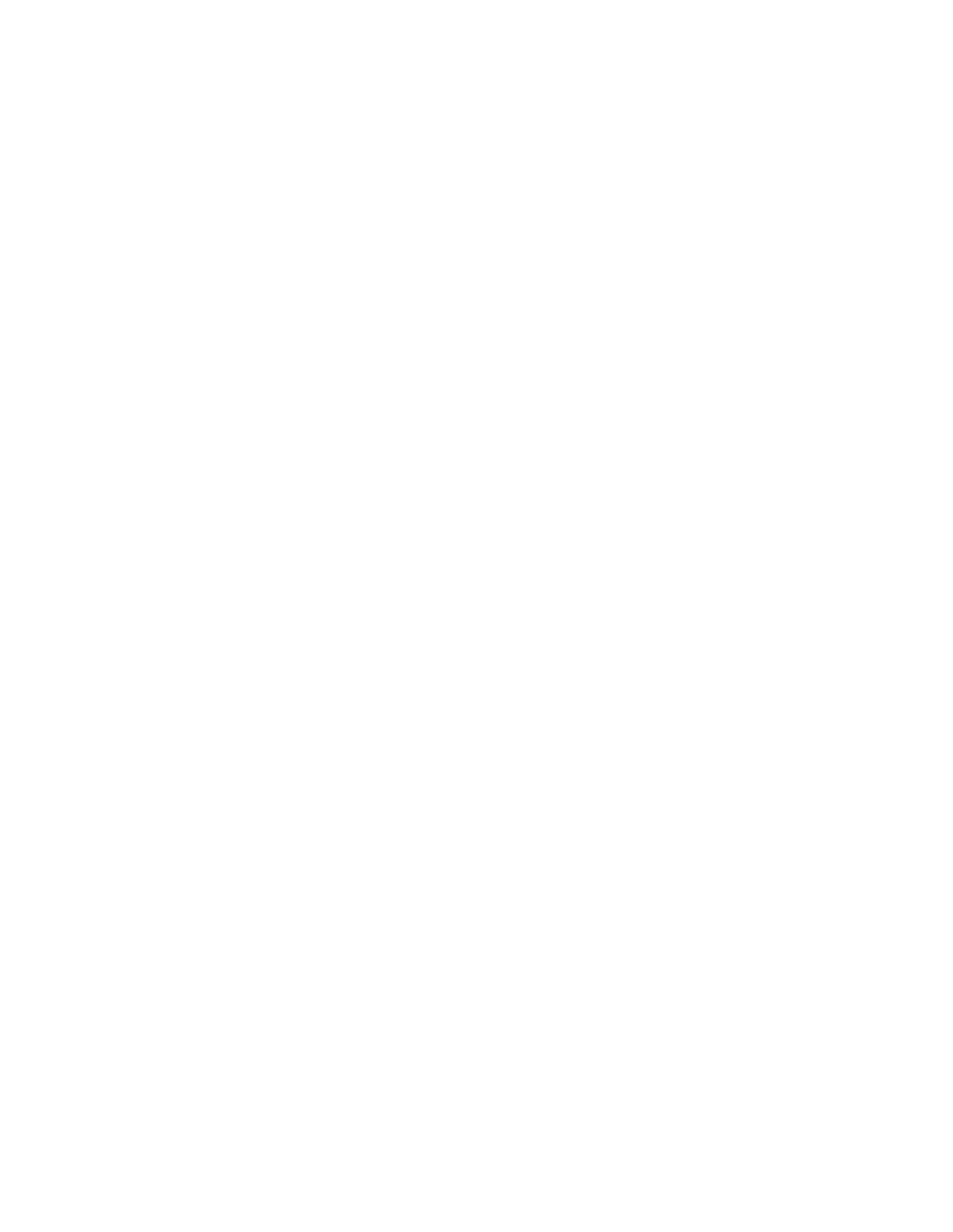The purpose of this report is to identify and describe the actions taken on new charter school petitions or proposals. This report offers a summary of charter school activity in the 426 Wisconsin school districts during the 2003-2004 school year. The data is based upon an electronic survey administered by the Wisconsin Department of Public Instruction (DPI), document review, and follow up contacts with local school district officials. As stated in § 115.28 (49), Wis. Stats., the department is required to submit this report to the Legislature in the manner provided under § 13.172 (2), Wis. Stats., regarding the status of existing charter schools, the number of petitions for new charter schools, and school board as well as departmental action taken on petitions for new charter schools.

An electronic survey was administered to the 426 Wisconsin public school districts. Using a mixed mode methodology that included a survey, e-mails, letters and phone calls, a 100 percent response rate was achieved. Document review included federal charter school grant applications and annual charter school publications. Additionally, follow-up phone calls were made to districts that submitted federal charter school grant applications or who were identified as members of a consortium on grant applications submitted to the DPI and not reported on the electronic survey.

For the purposes of this report, two distinct levels of decision-making were documented. A firstlevel decision is defined as a concept approval or participation in a consortium whereby a school board supported further study or a school board clerk and district administrator provided a signature on a charter school planning grant application submitted to the department for the purposes of seeking federal grant funds to develop a new charter school. A second-level decision is defined as a decision to issue a charter, or provide a signature on an agreement to participate in a multi-district charter school, or a school board official signature on an implementation grant to seek federal charter school start up funds from the department.

During the 2003-2004 school year, there were 74 *first level* charter school decisions made by 47 school boards statewide and 48 *second level* charter school decisions made by 33 school boards statewide. Seventy-two of 74 (97.3 percent) proposals were approved at the level one decision, and two (2.7 percent) were denied. At the *level two* decision**,** 47 (98 percent) proposals were approved. Seven school districts reported a *second level* decision but not a first level decision, bringing the total number of districts reporting charter school activity between July 1, 2003 and June 30, 2004 to 54 (12.6 percent) of Wisconsin's 426 public school districts.

This study showed that charter school planners sought petition approval and school boards approved proposals at the first and second levels in order to realize an alternative vision for schooling, increase student achievement and increase parent/community involvement, among other reasons. The lack of financial viability was also cited (2 respondents) as a reason for denying proposals at the first-level decision. The denial or limitation of federal charter school grant funds—which cannot be used for salaries, facility leasing, or student transportation contributes to the lack of charter school development at the first-level decision. Charter School Program funds are intended to provide seed money for charter school development as opposed to ongoing funds to cover expenses such as staffing, pupil services or building costs.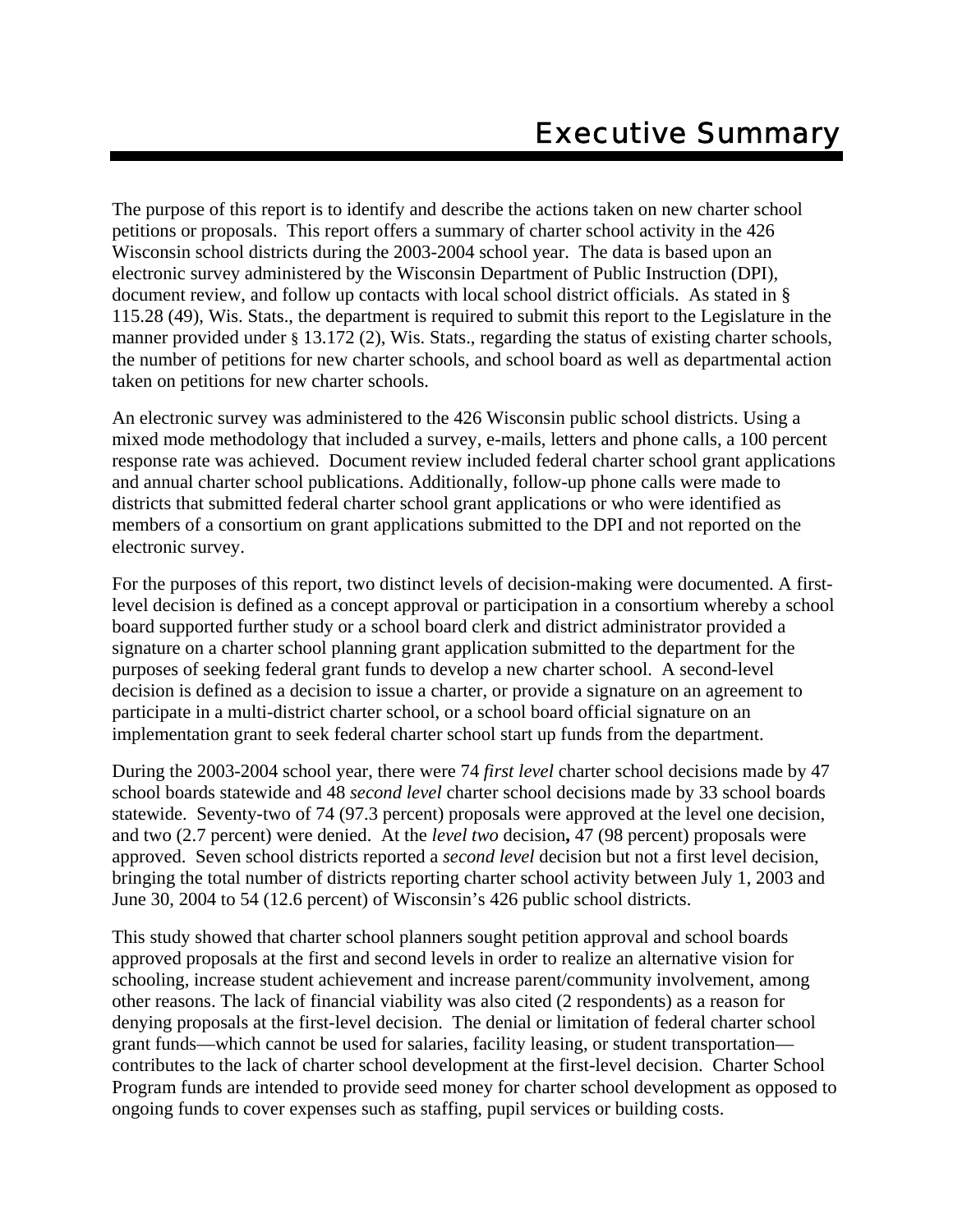## Introduction

The Wisconsin Charter School Program was established in 1993 to provide educational alternatives for students in kindergarten through grade twelve. The law permitted 10 school districts to establish up to two charter schools each and created a ceiling of 20 schools statewide. Thirteen charter schools were initially created under this early law. In 1995, revisions to the charter school law gave chartering authority to all school boards statewide and eliminated the cap on the total number of charter schools that could be created. In 1997, the state legislature gave chartering authority in Milwaukee to the chancellor of the University of Wisconsin–Milwaukee (UWM), to the Milwaukee Area Technical College (MATC), and to the Common Council of the City of Milwaukee. In 2001 Wisconsin Act 16, the 2001-2003 budget bill, limited chartering authority was given to the University of Wisconsin-Parkside to create a charter school for no more than 400 children.

During the 2003-2004 school year there were 134 operating charter schools authorized by 74 Wisconsin school boards and 12 charter schools authorized by non-school board sponsors. A recent report evaluating the role and processes of authorizers in 24 states gave Wisconsin above average scores for every criterion used to evaluate the charter approval process (Palmer, Dau, & Shekerjian, 2003). Respondents in this study described the approval process in Wisconsin to be nonpolitical and focused on application quality. Application procedures were noted as varying from district to district, with some but not all having formal application processes.

While there are multiple authorizers in the state of Wisconsin, this report specifically addresses local school board action as required by the legislature and does not include activity or action taken on new charter school petitions or proposals by non-school board sponsors.

In 2002, the DPI applied for and was awarded a three year, \$27 million federal grant by the United States Department of Education (USDE) to support planning and start up of new charter schools and the dissemination of best practices to increase student achievement. The state charter plan submitted to the USDE by DPI projected 150 operating charter schools by the 2004- 2005 school year. At the beginning of the 2004-2005 school year there were161 operating charter schools; thus, the number of charter schools has exceeded this projection.

## Charter Schools in Wisconsin and Other States

Charter schools fall under the bigger umbrella of public school choice. At the federal level, significant funding has been allocated to promote charter schools and encourage states to enact charter school legislation. As of 2004, 41 states, the District of Columbia and Puerto Rico have signed charter school legislation into law, and 39 states have operating charter schools (WestEd, 2005). The first charter school law in the country was created in Minnesota in 1991 and the country's first charter school opened in the Minneapolis-St. Paul area in 1992. Ten years later, according to the USDE, there were between 1,735 and 1,790 charter schools operating in the 2000-2001 school year, serving approximately 430,000 school children (Hill et al., 2001). Today,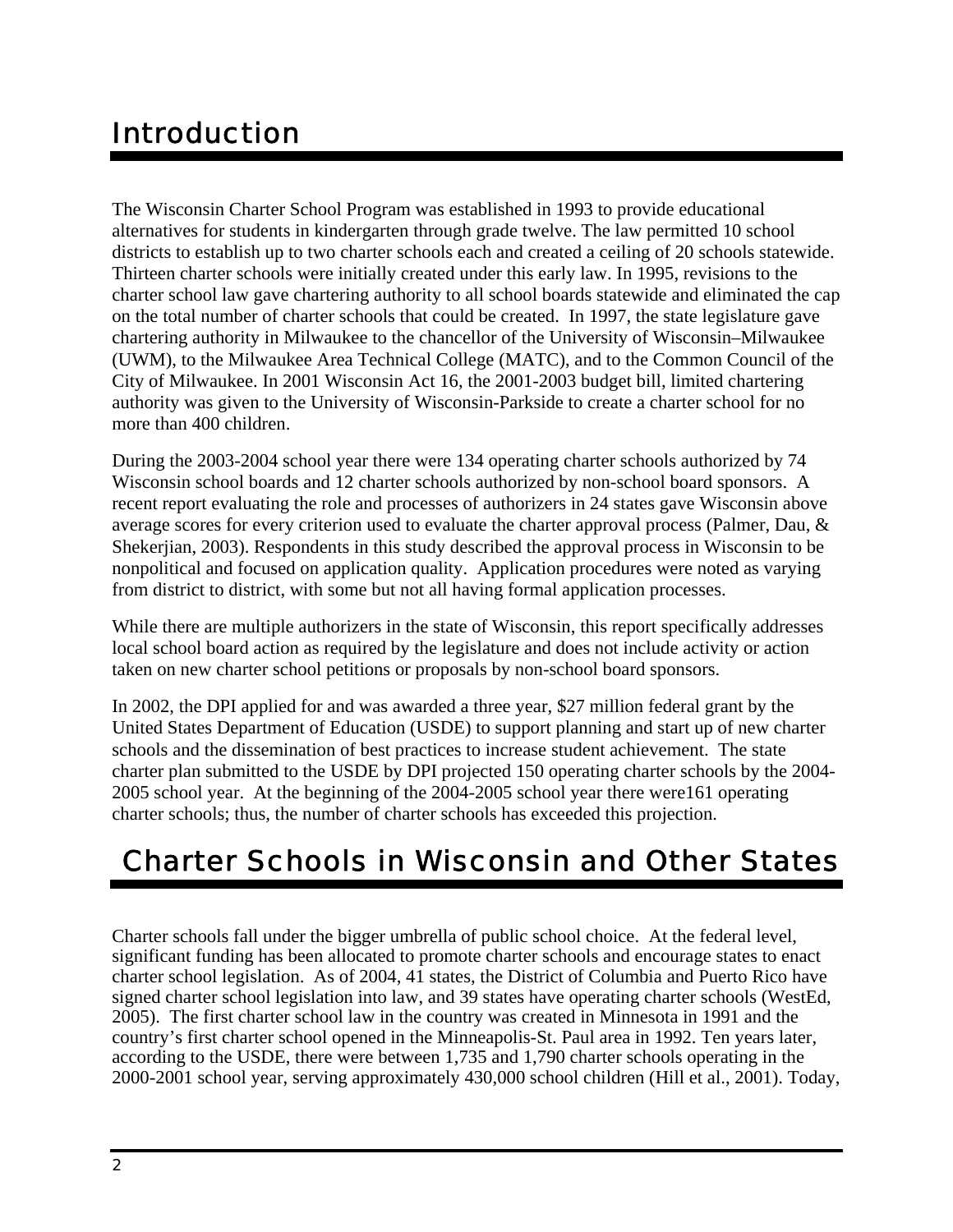the number of charter schools has grown to nearly 3,400 serving almost one million students (Center for Education Reform, 2005).

Wisconsin enacted charter legislation in 1993. The first charter school was authorized by the Stevens Point Area School Board in 1994. With 134 schools operating in 2003-2004, Wisconsin ranks  $7<sup>th</sup>$  in total numbers of operating charter schools among the 40 states with charter school legislation. Table 1 presents the top ten states in the country with the largest number of operating charter schools.

| apie |  |
|------|--|
|------|--|

*States with the Most Charter Schools in 2003-2004 compared to 2002-2003 School Years* 

|                | <b>Number of Charters</b> |           |  |
|----------------|---------------------------|-----------|--|
| <b>State</b>   | 2002-2003                 | 2003-2004 |  |
| California     | 428                       | 500       |  |
| Arizona        | 464                       | 491       |  |
| Florida        | 227                       | 258       |  |
| Texas          | 221                       | 241       |  |
| Michigan       | 196                       | 210       |  |
| Ohio           | 131                       | 142       |  |
| Wisconsin      | 128                       | 134       |  |
| Pennsylvania   | 91                        | 103       |  |
| Minnesota      | 92                        | 95        |  |
| North Carolina | 93                        | 94        |  |

Source: Center for Education Reform, March 2004. Wisconsin numbers obtained from the Department of Public Instruction.

Federal charter school planning and implementation start-up funds, awarded to the DPI by the USDE, are disseminated through the Wisconsin Charter School Program to support the development of successful charter schools which are believed to increase student achievement in public schools. While charter school grant funds may influence and encourage the development of charter schools, chartering a new school at the local level is a separate and distinct activity from applying for charter school grant funds. Chartering requires communication and decision making between the operator of the charter school and the local school administration and school board. There are two approaches to developing a charter school at the local level: petitions and proposals.

## Two Methods to Create a Charter School: Petitions and Proposals

## Charter School Petition

A written petition requesting the school board to establish a charter school must be filed with the school district clerk. A petition must be signed by at least 10 percent of the teachers employed by the school district or by at least 50 percent of the teachers employed at one school of the school district. By law, a petition includes all of the following:

1. The name of the person who is seeking to establish the charter school.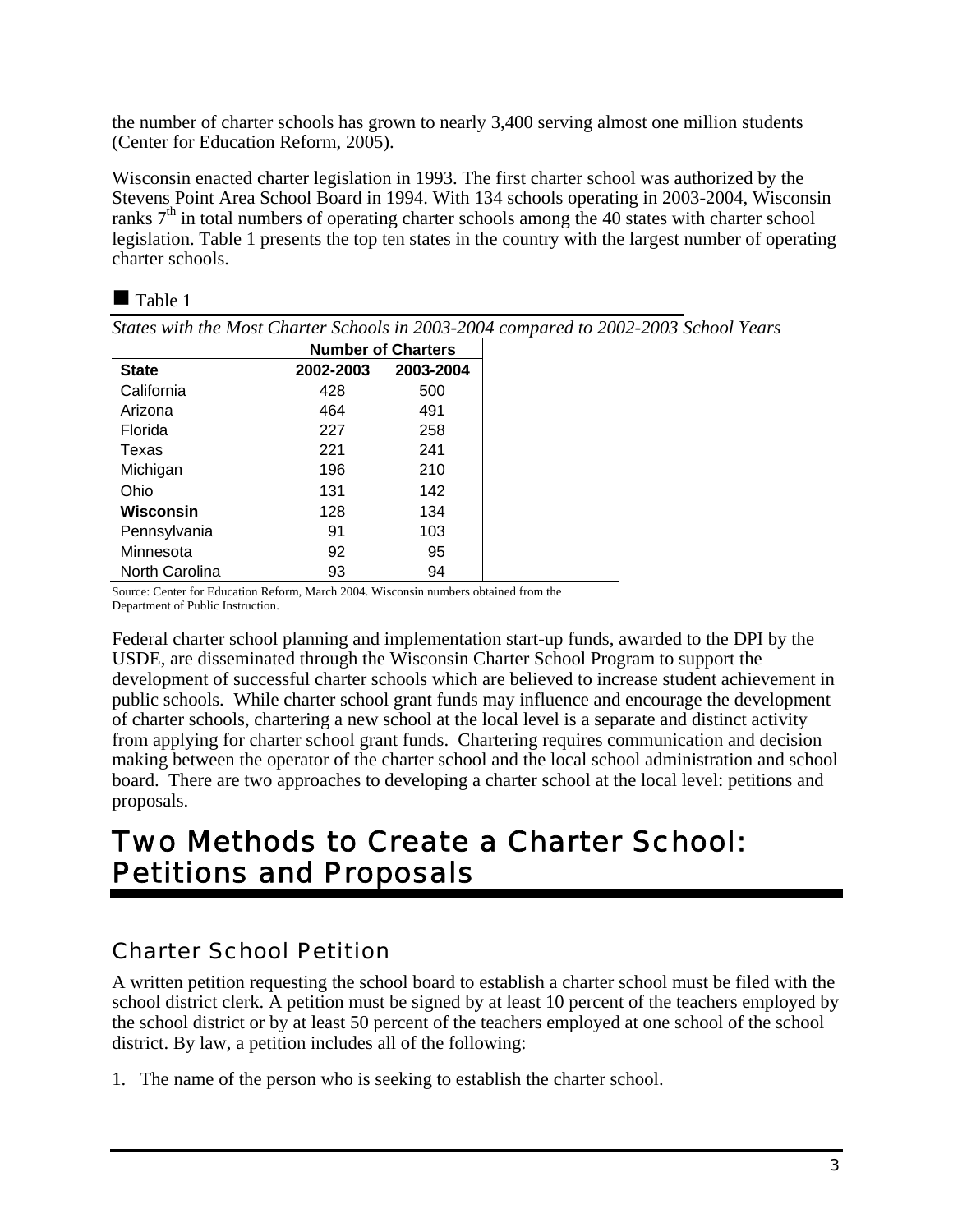- 2. The name of the person who will be in charge of the charter school and the manner in which administrative services will be provided.
- 3. A description of the educational program of the school.
- 4. The methods the school will use to enable pupils to attain the educational goals under §. 118.01, Wis. Stats.
- 5. The method by which pupil progress in attaining the educational goals under § 118.01, Wis. Stats. will be measured.
- 6. The governance structure of the school including the method to be followed by the school to ensure parental involvement.
- 7. Subject to sub. (7) (a) and (am) and §118.19 (1), Wis. Stats. and §121.02 (1) (a) 2., Wis. Stats., the qualifications that must be met by the individuals to be employed in the school.
- 8. The procedures that the school will follow to ensure the health and safety of the pupils.
- 9. The means by which the school will achieve a racial and ethnic balance among its pupils that is reflective of the school district population.
- 10. The requirements for admission to the school.
- 11. The manner in which annual audits of the financial and programmatic operations of the school will be performed.
- 12. The procedures for disciplining pupils.
- 13. The public school alternatives for pupils who reside in the school district and do not wish to attend or are not admitted to the charter school.
- 14. A description of the school facilities and the types and limits of the liability insurance that the school will carry.
- 15. The effect of the establishment of the charter school on the liability of the school district.
- 16. The amount to be paid to the charter school during each school year of the contract.

To assist planners and authorizers, the DPI has established a contract benchmark sheet for guidance purposes that outlines required and suggested items for inclusion in a charter school contract (see Appendix A).

A petition is a culmination of collaborative effort between local groups, usually including teachers, administrators, parents, community members, universities or technical colleges, Cooperative Educational Service Agencies, students, and-not-for profit or for-profit businesses or agencies. Planning requires an understanding of state and federal law as it relates to education, local needs and educational options.

#### *Public Hearing or Granting of Petition*

A school board must hold a public hearing within 30 days after receiving a charter petition. At the hearing, the school board, as part of the review process, considers the level of employee and parental support for the establishment of the charter school described in the petition and the fiscal impact of the establishment of the charter school on the school district. After the hearing, the school board may grant or deny the petition.

A school board may grant a petition that would result in the conversion of all of the public schools in the school district to charter schools if all of the following apply:

1. At least 50 percent of the teachers employed by the school district sign the petition.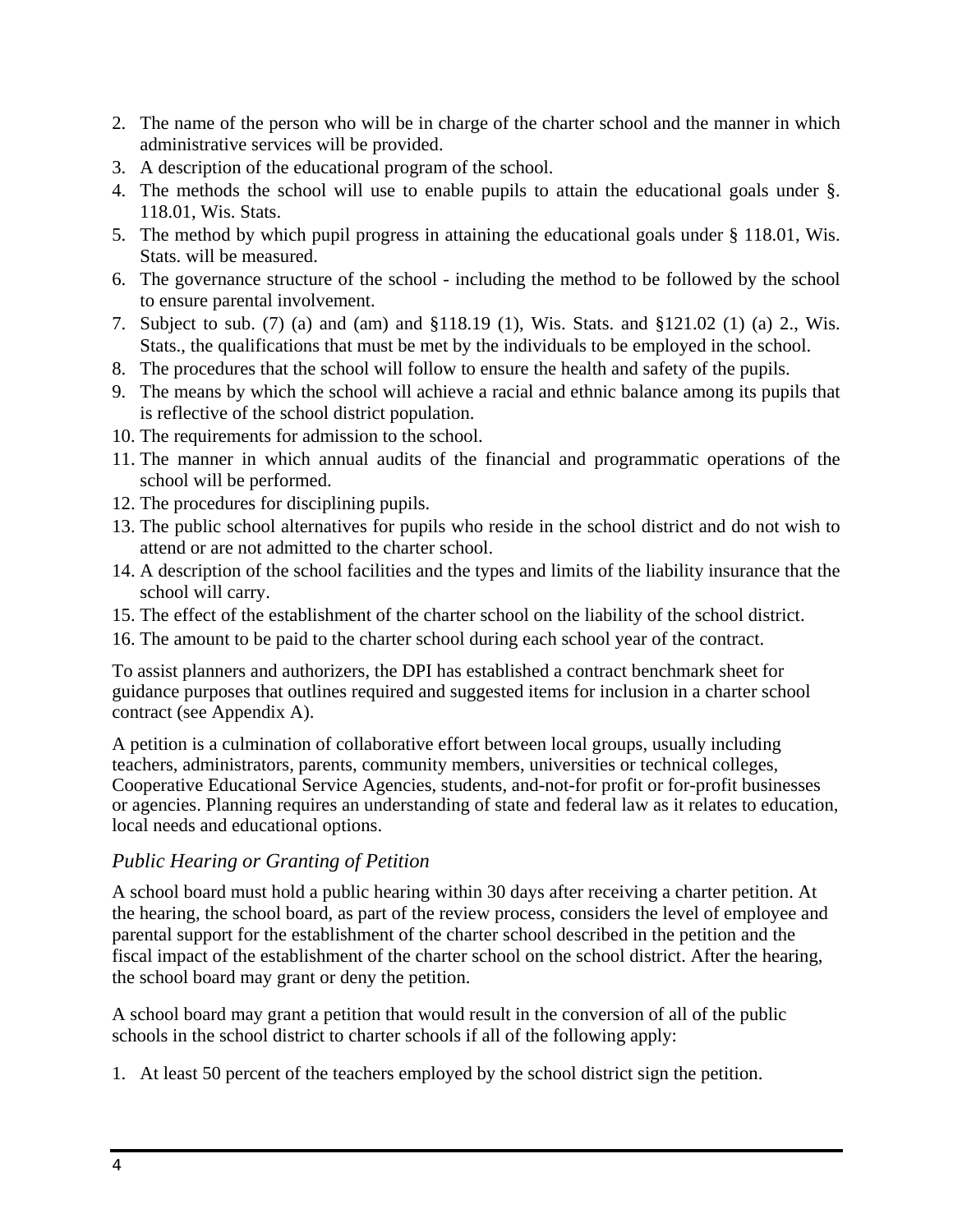2. The school board provides alternative public school attendance arrangements for pupils who do not wish to attend or are not admitted to a charter school.

In Milwaukee, if a school board denies a petition, the person seeking to establish the charter school may, within 30 days after receiving the denial, appeal the denial to the DPI. The department shall issue a decision within 30 days after receiving the appeal. The DPI's decision is final, and by statute is not subject to judicial review.

## Charter School Proposal

#### *School Board Initiative or Charter School Proposal*

A school board may on its own initiative contract with a person to operate a charter school. The contract must include all of the 16 provisions required in a petition and may include other provisions as agreed to by all parties. Planning requires an understanding of state and federal law as it relates to education and an awareness of local needs and educational options.

#### *Public Hearing on Granting of Proposal*

At least 30 days before entering into a contract that would convert a private school to a charter school or that would establish a charter school that is not an instrumentality of the school district, the school board shall hold a public hearing on the contract. At the hearing, the school board shall consider the level of employee and parental support for the establishment of the charter school and the fiscal impact of the establishment of the charter school on the school district. A school board may not enter into a contract that would result in the conversion of all of the public schools in the school district to charter schools *unless* the school board provides alternative public school attendance arrangements for pupils who do not wish to attend or are not admitted to a charter school.

#### *Contract*

Whenever a school board intends to establish a charter school, §118.40 (1), Wis. Stats., requires notification of the State Superintendent of its intention. A notice must include a description of the proposed school. A charter school contract, submitted to the department and which must include sixteen items according to §118.40, Wis. Stats., satisfies this required notification.

A contract between a school board and a charter school operator may be for any term not exceeding five school years and may be renewed for one or more terms not exceeding five school years. The contract must specify the amount to be paid to the charter school during each school year of the contract. The contract often includes reasons and procedures for revocation or renewal.

## Wisconsin Charter Schools

Wisconsin's charter schools are intended to encourage innovation in school organization and instruction. Charter schools are accountable in three major areas: 1) student achievement, 2) fiscal management, and 3) adherence to their contracts and the charter school law. Charter schools in Wisconsin are exempt from most state requirements regarding public education but are not exempt from federal laws governing regular or special education or civil rights policies, nor are they exempt from local school board policies unless negotiated and documented in the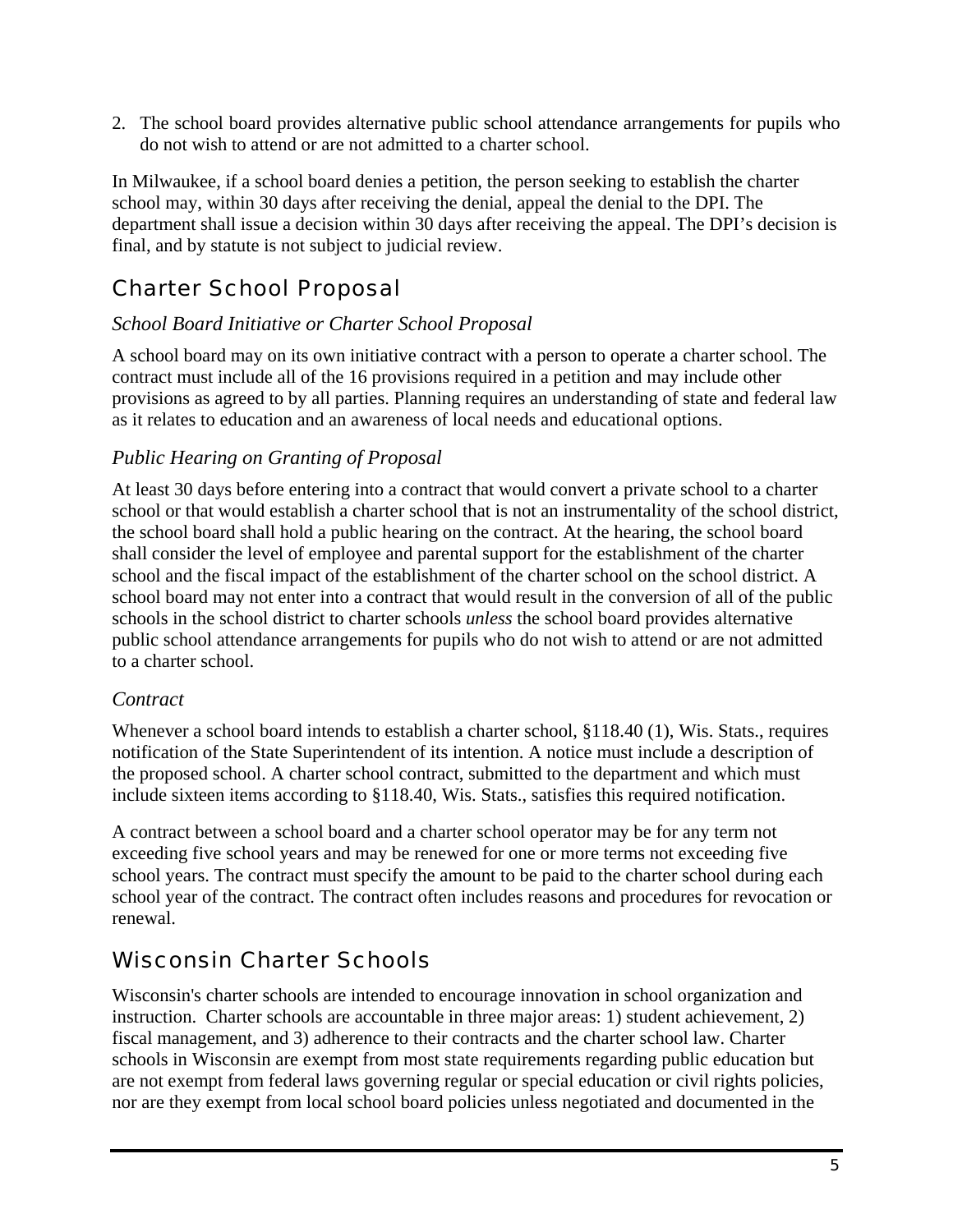charter contract. Charter school developers are free to be creative in setting up governance and administrative structures.

Under federal law, charter schools cannot charge tuition and must be equally accessible to all students in the school district. Preference in admission must be given to students living within the attendance area of an existing school that is converted to a charter school. Further, if more students apply for admission to charter schools than can be accommodated, students are admitted on the basis of a single lottery.

Charter schools may not discriminate on the basis of sex, race, religion, national origin, ancestry, pregnancy, marital or parental status, sexual orientation, or physical, mental, emotional, or learning disability. Specific information regarding special education may be found at the web address: http://www.dpi.state.wi.us/dpi/dlsea/een/index.html .

Attendance at a charter school must be voluntary. Additionally, the district must provide alternative public education for pupils who do not wish to attend the charter school or who are not admitted to the charter school. The charter school contract must clearly spell out how the school will achieve a racial and ethnic balance among its pupils and how the population of a charter school reflects the balance in the school district as a whole. Table 2 is a breakdown of the Wisconsin charter school population compared to statewide data.

#### $\blacksquare$  Table 2

|                        | 2001-2002 |              | 2002-2003 |              | 2003-2004 |              |
|------------------------|-----------|--------------|-----------|--------------|-----------|--------------|
|                        | Charter   | <b>State</b> | Charter   | <b>State</b> | Charter   | <b>State</b> |
| Asian/Pacific Islander | 4.4%      | 3.4%         | 3.8%      | 3.3%         | 3.6%      | 3.4%         |
| Black, not Hispanic    | 37.4%     | 10.2%        | 40.2%     | 10.4%        | 39.0%     | 10.5%        |
| Hispanic               | 12.7%     | 5.0%         | 11.8%     | 5.4%         | 13.6%     | 5.8%         |
| American Indian/       |           |              |           |              |           |              |
| Alaskan Native         | 1.3%      | 1.4%         | 1.2%      | 1.5%         | 1.1%      | 1.4%         |
| White, not Hispanic    | 44.3%     | 80.1%        | 43.0%     | 79.5%        | 42.8%     | 78.8%        |

*Charter School Population by School Year* 

Source: PI-1290 - Fall Enrollment Report

Table 3 shows the growth of Wisconsin charter schools from fall of 1994 to fall of 2003. In the fall of 2003 there were 134 operating charter schools in Wisconsin. The net increase of 5 charter schools between the falls of 2002 and 2003 reflects the addition of 13 charter schools and 8 closed charter schools at the start of the 2003-2004 school year. The department publishes an annual charter school directory that includes a history of the Wisconsin charter school law, charter licensing requirements, and a description of each operating charter school in the state. This and other related information can be found on the charter school website at: .http://dpi.wi.gov/sms/csindex.html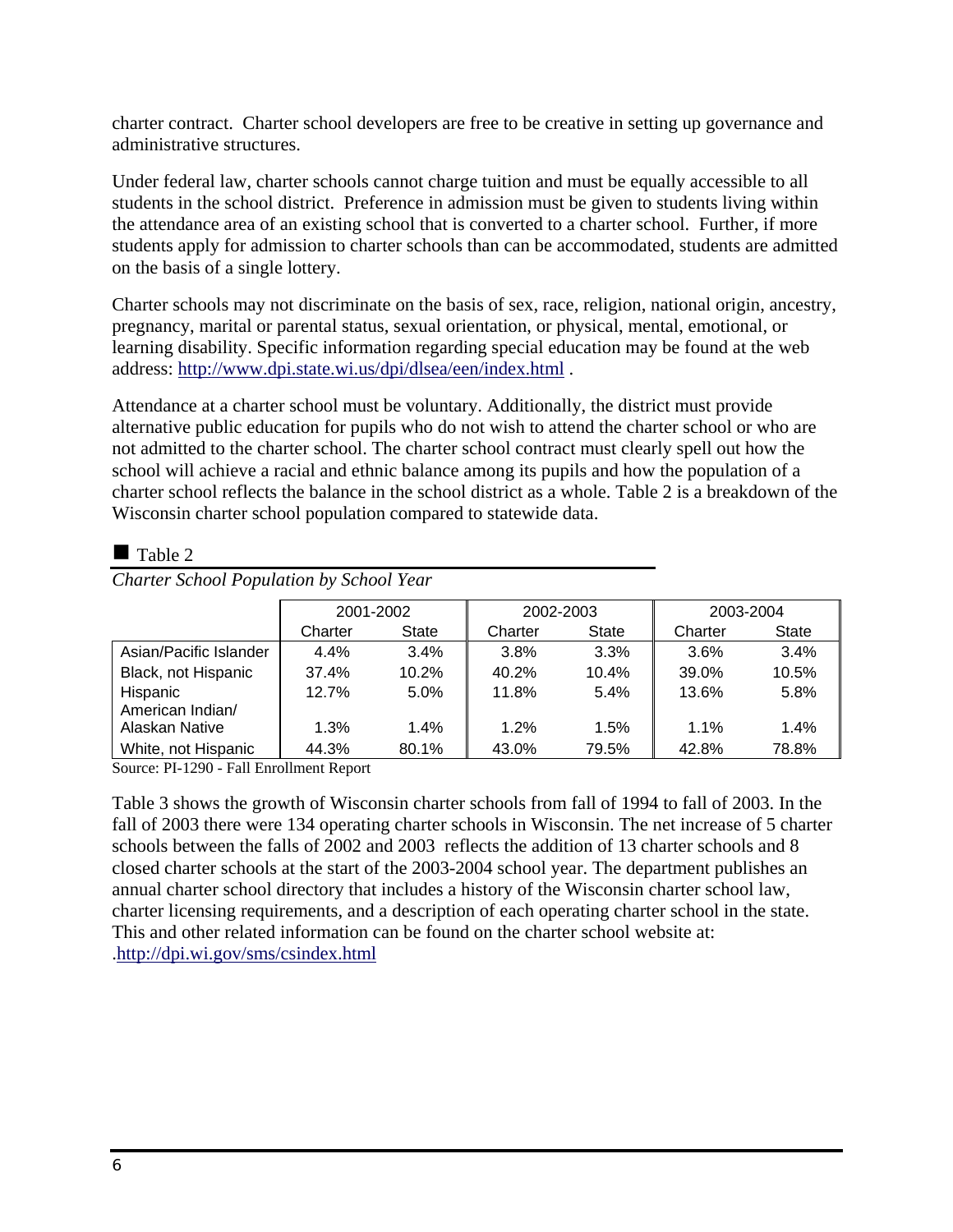Table 3

| Year      | Number of<br><b>Charter Schools</b> | % Increase |
|-----------|-------------------------------------|------------|
| 1994-1995 |                                     |            |
| 1995-1996 | 8                                   | 700%       |
| 1996-1997 | 13                                  | 63%        |
| 1997-1998 | 18                                  | 38%        |
| 1998-1999 | 40                                  | 122%       |
| 1999-2000 | 63                                  | 58%        |
| 2000-2001 | 86                                  | 37%        |
| 2001-2002 | 109                                 | 27%        |
| 2002-2003 | 129                                 | 18%        |
| 2003-2004 | 134                                 | 4%         |

*Charter School Growth in Wisconsin* 

This section reviewed the procedures for developing a charter school using two approaches, a petition or a proposal. The next section will provide an overview of petition and proposal activity in school districts and action taken by school districts and the department. For the purposes of this report, subsequent sections will use the terms 'proposal' and 'petition' interchangeably.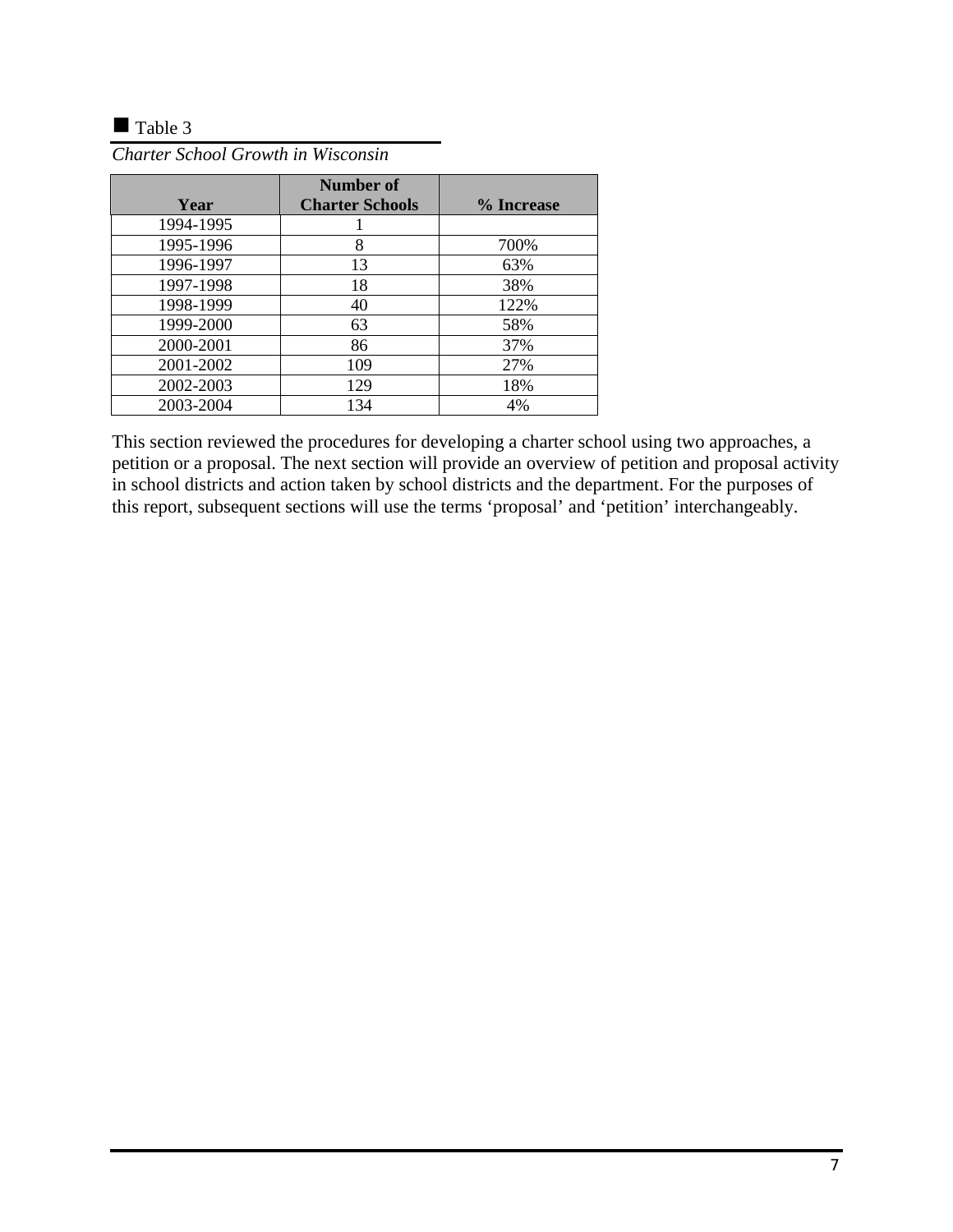## Survey Results

The department contacted all 426 school district superintendents or other official by email with an introductory letter from the State Superintendent (see Appendix B). The information contained within this report reflects petition or proposal activity during the 2003-2004 school year collected from 426 school districts (100 percent) via an electronic online survey (see Appendix C). Where inconsistencies were noted between survey data and grant documentation, follow-up contacts were made. The results are a compilation from all data sources.

Questions one through five identified the school code, name, title, e-mail address and phone number of the person completing the survey. Questions six through seventeen dealt with substantive issues related to charter school creation.

Of the 426 survey respondents, 409 (96 percent) responded to the question pertaining to their position within the school district. Within these responses, 342 ( 83.6 percent) indicated their title as being superintendent/district administrator, interim superintendent/interim district administrator or assistant superintendent/assistant district administrator; 18 (4.4 percent) secretaries/administrative assistants, 6 (1.5 percent) bookkeepers/business managers or clerks. There were 43 (10.5 percent) respondents that held other positions, which included school level administrators, directors of student services, charter school administrators and others.

Figure 1 provides a breakdown by CESA of new charter school petitions. Figure 1 shows increases in CESAs 1, 4, 6, 7, 10, and 11. CESAs 2, 3, 5, 8, 9, and 12 experienced no change or a decrease in the number of new petitions from the 2002-2003 to 2003-2004 school years.



Figure 2 displays the comparison of districts in 2003-2004 with operating charter schools to the number of districts with new petitions. Thirty-four (72.3 percent) of the districts with petitions in 2003-2004 were first time authorizers. CESA 7 showed the most notable increase. Kohler data reflects activity that includes multiple school districts participating in a proposed online charter school. Seven of the school districts made decisions about the Kohler/CESA 7 managed school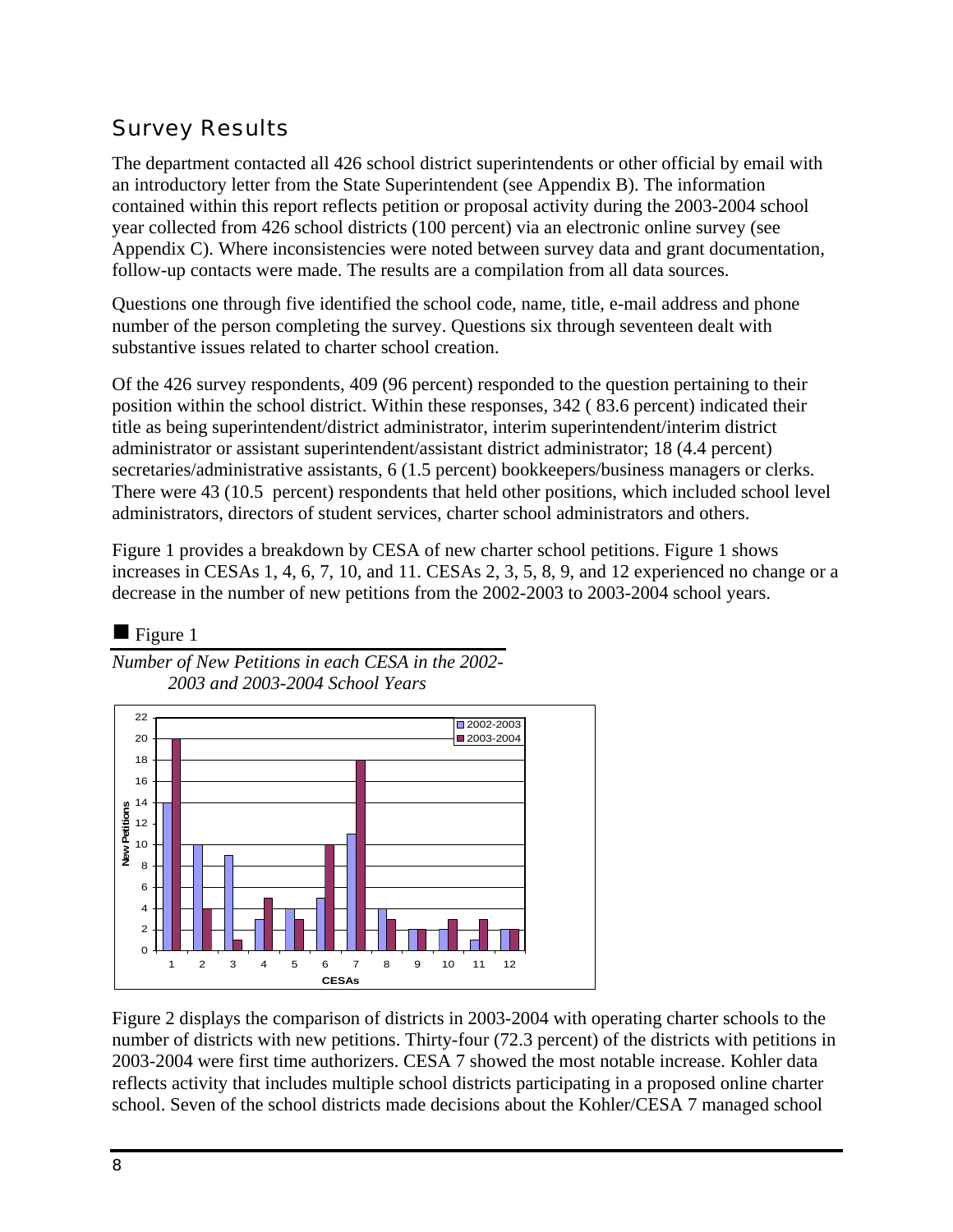during this reporting period. As of May 2004, 35 school districts and the Oneida nation had submitted contractual agreements indicating their commitment to the Kohler/CESA 7 program.

#### $\blacksquare$  Figure 2





## First Level Decisions

#### *Questions 6-10*

District administrators were asked to report on the number of first level decisions approved and the number of first level decisions denied. Between July 1, 2003 and June 30, 2004, 47 (11 percent) of 426 school districts in the state of Wisconsin reported a total of 74 petitions or proposals filed with their school board. Respondents reported that at the first level, 72 (97.3 percent) of the proposals filed were approved. Districts reporting approval of a proposal on the electronic survey provided a rationale for the action taken.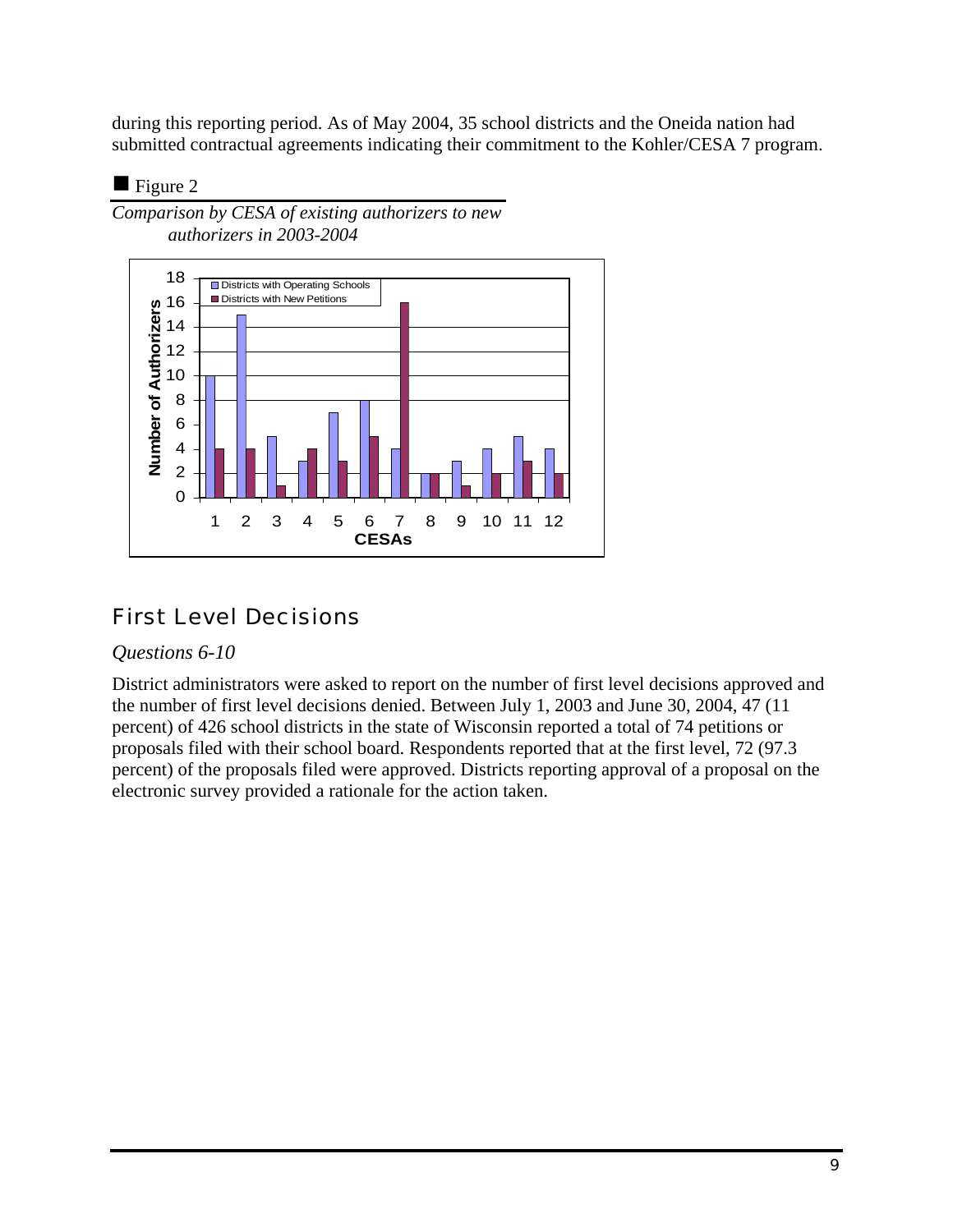#### $\blacksquare$  Table 4

|                                              | <b>Number</b> |            |
|----------------------------------------------|---------------|------------|
| Reason                                       | (n=72)        | Percentage |
| Serves a special population                  | 32            | 44.4%      |
| Increases student achievement                | 36            | 50.0%      |
| Increases parent/community involvement       | 31            | 43.0%      |
| Attracts students                            | 34            | 47.2%      |
| Realizes an alternative vision for schooling | 41            | 57.0%      |
| Participates in a charter school consortium  | 18            | 25.0%      |
| Other                                        | 3             | 4.2%       |

*Reasons for Approval of First Level Decisions* 

*Note:* Districts could provide more than one reason for approval. Therefore, the total exceeds 100%.

Reasons given for approval of new charter school petitions or proposals by school boards mirror the reasons charters are founded, as revealed in national studies (Berman, Nelson, Seppanen et. al, 1997; Berman, Nelson, Ericson et al, 1998; Berman, Nelson, Perry et. al, 1999; Nelson, Berman, Ericson et al, 2000). "Realizes an alternative vision for schooling" was the most frequently cited reason for approving a petition. Wisconsin cites "serving a special population" more frequently than the second national study, or 44.3 percent as compared to 22.1 percent (Berman et. al, 1998) and more than the fourth national study, or 44.3 percent as compared to 30.4 percent (Nelson et. al, 2000). This may be due to the reference in Wisconsin law giving preference to at-risk programs.

"Increases parent/community involvement" was cited more frequently at the state level (42.9 percent) as compared to the fourth national survey where 8.9 percent of respondents identified this reason (Nelson et. al, 2000). However, one difference may be that the Wisconsin state survey collapsed "parent and community involvement" into one category leading to an overrepresentation of the percentage for "parent involvement."

Respondents indicating "other" to explain reasons for approval of first level decisions provided further explanation. Some of the reasons for approving first level decisions included consortium activity/multi-district and school collaboration for the benefit of a region. Some respondents also expressed differing opinions on the value and effectiveness of charter schools. One district expressed concern about unintended consequences of charter schools such as racial segregation.

Two districts reported the denial of a first level decision. School boards have the authority to approve or deny new petitions or proposals. Reasons for denial are presented in Table 5. "Financial reasons" was identified by the two authorizers as a reason for denying a petition at the first level decision. One of the two districts also reported declining enrollment as a reason for denying a petition as well as "high turnover in administrative staff during the 2003-04 school year."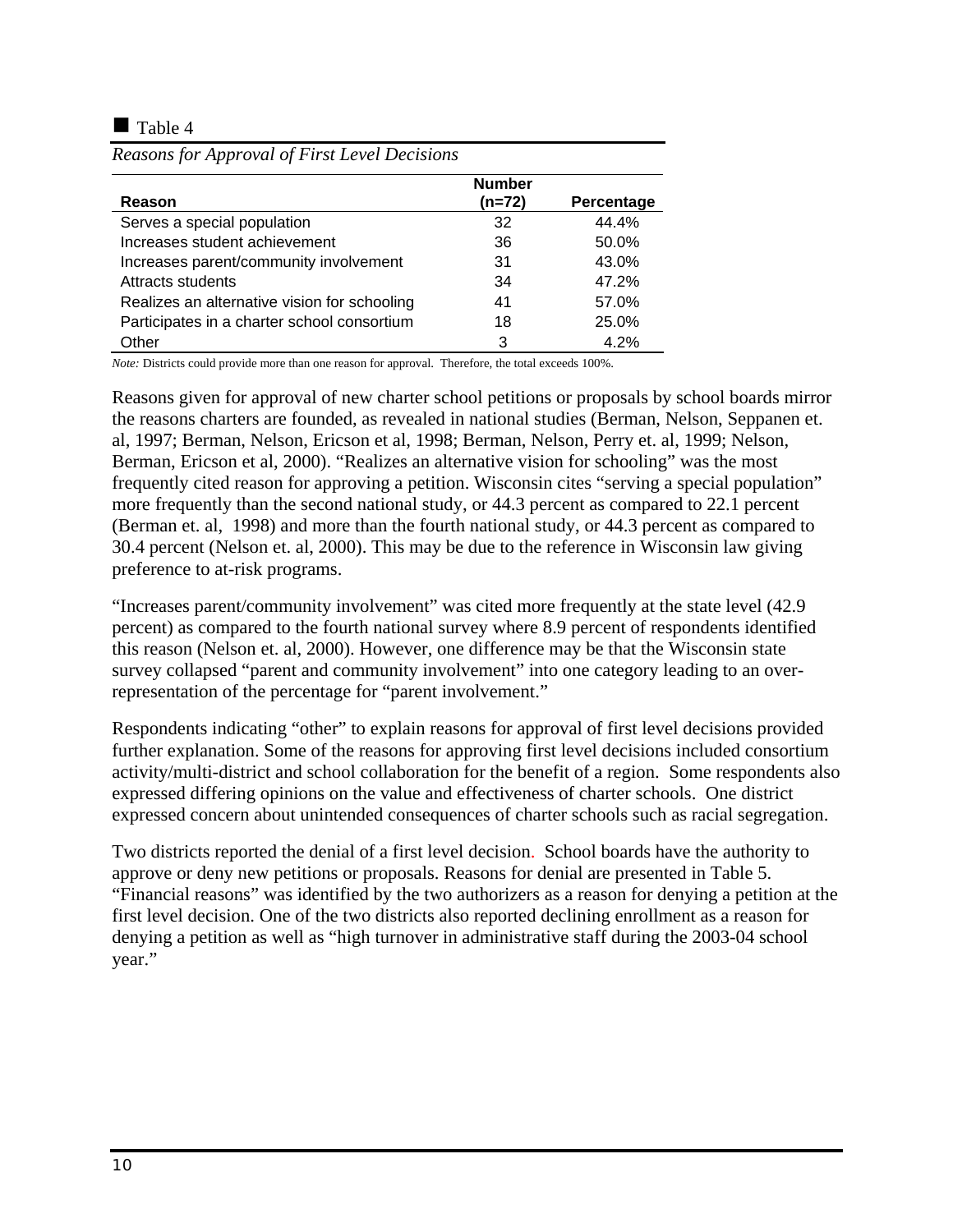$\blacksquare$  Table 5

|                                               | <b>Number</b> |            |
|-----------------------------------------------|---------------|------------|
| Reason                                        | (n=2)         | Percentage |
| Declining enrollment                          |               | 50.0%      |
| Financial reasons                             | 2             | 100.0%     |
| Program not unique or innovative              | 0             | $0.0\%$    |
| Lack of teacher, parent or community support  | 0             | $0.0\%$    |
| Liability of district                         | 0             | $0.0\%$    |
| Withdrew from multi-district consortium       | 0             | $0.0\%$    |
| Other (turnover in administrative staff 03-04 |               |            |
| school year)                                  |               | 50.0%      |

*Reasons for Denial of First Level Decisions* 

*Note:* Districts could provide more than one reason for approval and, therefore, the total percentage exceeds 100.

## Second Level Decisions

#### *Questions 11-15*

Survey respondents were asked to report on the number of second level decisions approved and the number of second level decisions denied. Between July 1, 2003 and June 30, 2004, 33 (7.7 percent) of 426 school districts in the state of Wisconsin reported a total of 48 second level decisions made by 33 local school boards. All but one proposed second level decision was approved. Districts making second level decisions provided reasons for the approval of the proposals.

#### $\blacksquare$  Table 6

*Reasons for Approval of Second Level Decisions* 

|                                             | Number |            |
|---------------------------------------------|--------|------------|
| Reason                                      | (n=47) | Percentage |
| Serves a special population                 | 26     | 55.3%      |
| Increases student achievement               | 24     | 51.0%      |
| Increases parent/community involvement      | 20     | 42.6%      |
| Attracts students                           | 23     | 48.9%      |
| Realizes alternative vision for schooling   | 28     | 59.5%      |
| Participates in a charter school consortium | 15     | 31.9%      |
| Other                                       |        | 2.1%       |

*Note:* Districts could provide more than one reason for approval and, therefore, the total percentage exceeds 100.

The reasons that respondents provided for approving second level decisions are consistent with the reasons provided for approving first level decisions. "Realizes an alternative vision for schooling" was cited most frequently as a reason for approving a second level decision. "Serves a special population" was the second most frequently cited reason for approval of second level decisions whereas "increases student achievement" was the second most frequently cited reason for approval of first level decisions (55.3 percent and 51 percent respectively). A single district reporting "other" stated that decisions were approved in order to "provide service not formally available.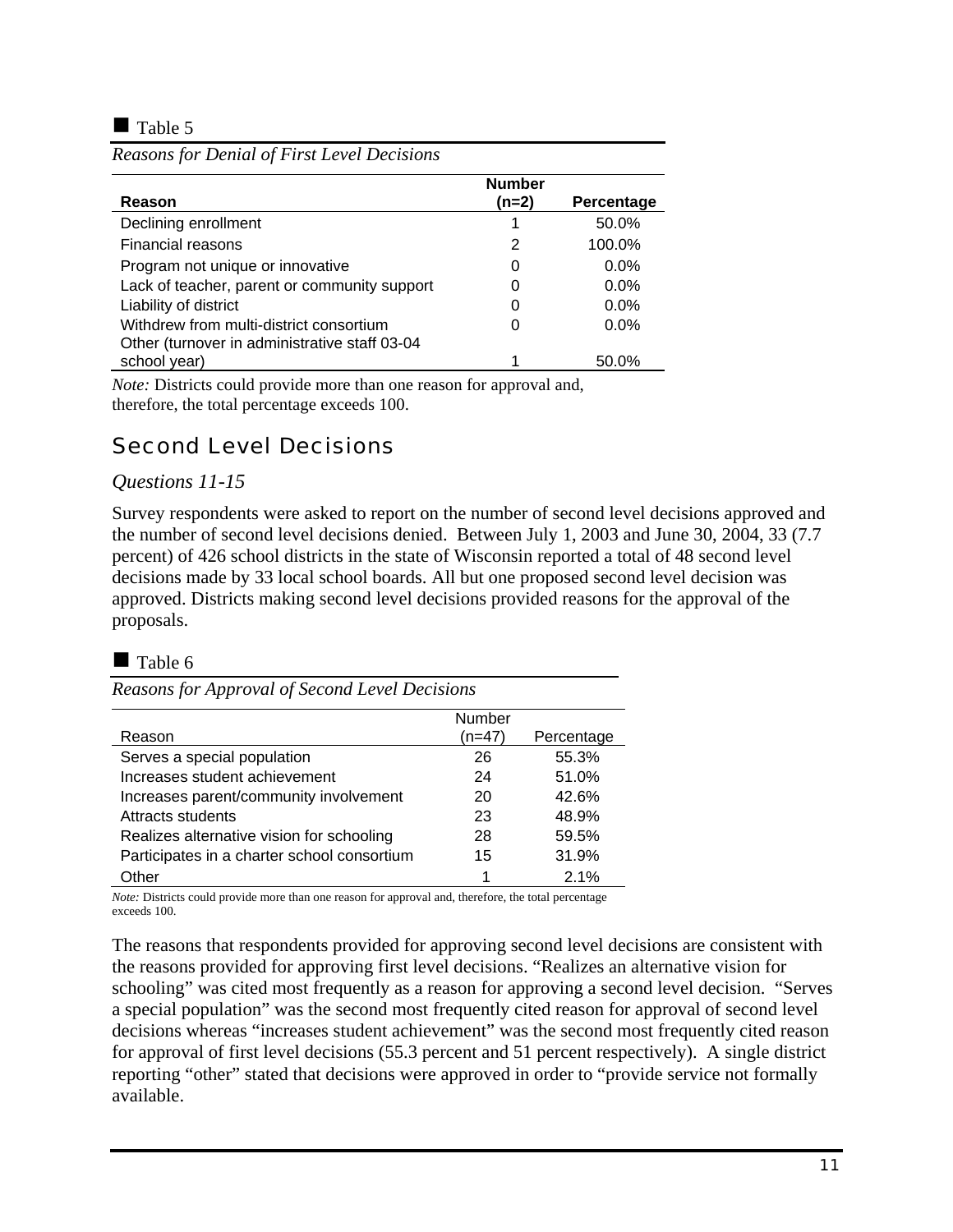## Source of Petitions/Proposals

#### *Question 16*

Respondents were asked to indicate who initiated charter school concepts or proposals.

#### Table 7

| Source of Charter School Concepts or Proposals<br><b>Number</b> |        |                   |  |  |
|-----------------------------------------------------------------|--------|-------------------|--|--|
| <b>Source</b>                                                   | (n=54) | <b>Percentage</b> |  |  |
| a. District Superintendent                                      | 23     | 42.5%             |  |  |
| b. School Administration                                        | 22     | 40.7%             |  |  |
| c. CESA                                                         | 17     | 31.4%             |  |  |
| d. Teachers                                                     | 19     | 35.1%             |  |  |
| e. Parents                                                      | 22     | 40.7%             |  |  |
| f. Community (not for profit)                                   | 13     | 24%               |  |  |
| g. Business for profit                                          | 5      | 9.2%              |  |  |
| Other<br>h.                                                     | 5      | 9.2%              |  |  |

*Note:* Districts could provide more than one source. Therefore, the total exceeds 100%.

Survey responses indicated that the majority of charter school concepts or proposals came from district superintendents, school administrators and parents during the 2003-2004 reporting period. .

One of the five districts reporting "other" as a source for concepts or proposals cited a Charter Advisory Council as the initiator. The Council is comprised of school board members, child care association members, a parent, psychologist and representatives from UW-Stout and the College of St. Scholastica in Duluth, MN. Two districts reporting "other" detailed consortia activity, which is noted in Table 10 found later in this document. The remaining two districts reporting "other" indicated that 1) school board members have initiated a concept/proposal for a residential school to serve at-risk middle school students and; 2) the technology director and coordinator are the sources of the charter school interest.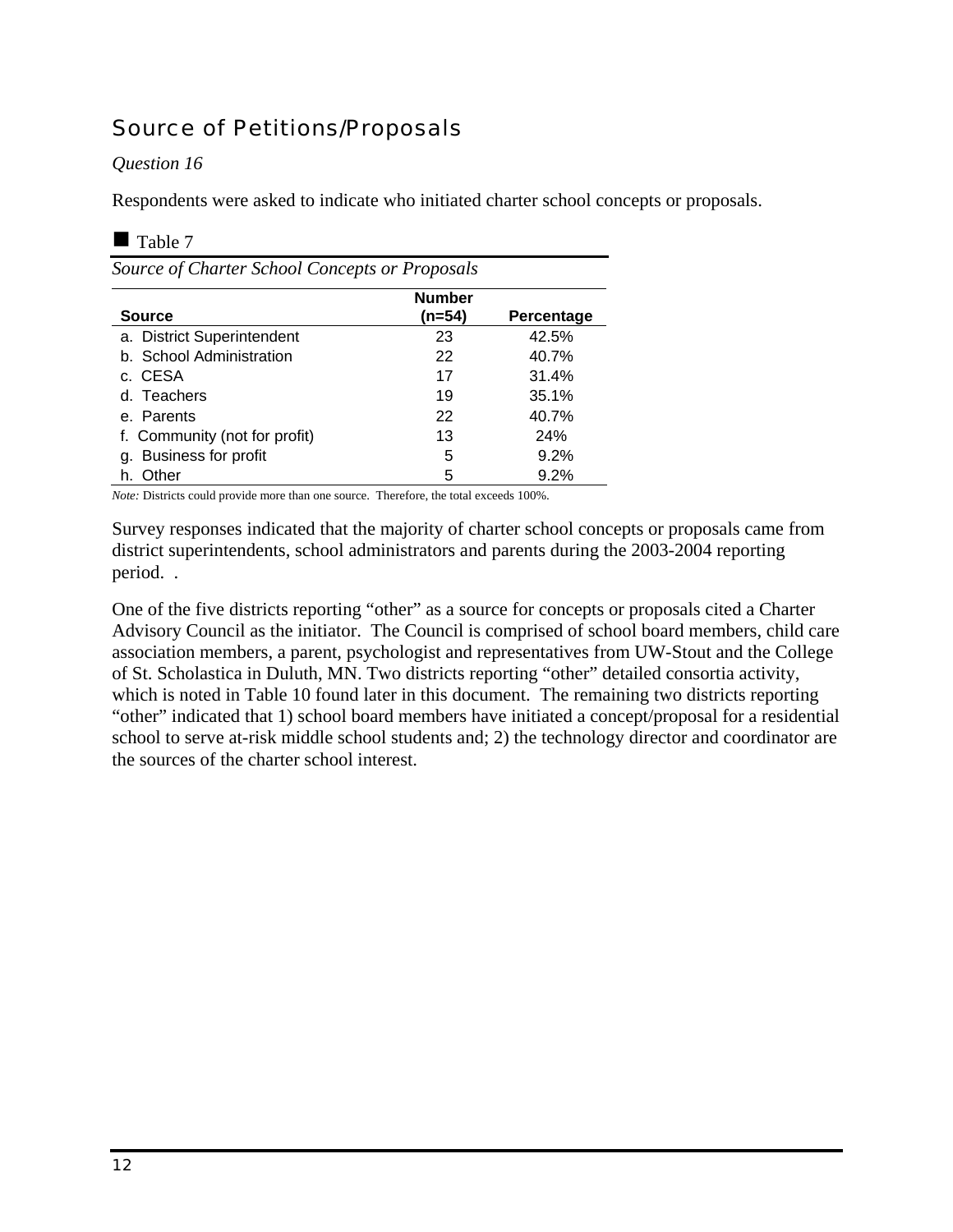## Planning Group Participants

#### *Question 17*

Respondents were asked to identify planning group members.

#### $\blacksquare$  Table 8

*Charter School Planning Group Members* 

|                               | <b>Number</b> |            |
|-------------------------------|---------------|------------|
| <b>Source</b>                 | (n=54)        | Percentage |
| a. District Superintendent    | 33            | 61.1%      |
| b. School Administration      | 41            | 75.9%      |
| c. CESA                       | 18            | 33.3%      |
| d. Teachers                   | 40            | 74%        |
| e. Parents                    | 38            | 70.3%      |
| f. Community (not for profit) | 27            | 50%        |
| g. Business for profit        | 10            | 18.5%      |
| Other<br>h.                   | 9             | 16.6%      |

*Note:* Districts could provide more than one source. Therefore, the total exceeds 100%.

Survey results indicate that teachers and district superintendents made up the majority of charter school planning groups during the period 2003-2004 while school administrators were close behind.

## Comments

#### *Question 18*

Question 18 of the electronic survey provided space for "Open Comments." Ninety-nine comments were provided that ranged from support for charter schools to questions about what to do when the money runs out to consortia activity to the feeling that charter schools take away resources from school districts. Appleton reported that the district finds charter schools to be a better way to meet student needs in a cost effective manner. The School District of Lodi notes that discussions have occurred about the addition of a second charter school but the district does not have the financial and administrative capacity to go beyond its current programs. Finally, the Hartford School district reported disappointment in not receiving DPI grant approval. The district indicated that it will continue to pursue means to create a program for at-risk, creditdeficient students.

Districts without charter schools offered comments covering several themes. Fifteen of these school districts made positive comments about charter schools. Seventeen districts indicated that they are not interested in charters. Ten districts indicated plans to implement charter schools in their districts in the future. One district has been "visiting charter schools and feels very good about the possibility of moving forward." Twenty-one school districts expressed concerns about charter schools and how they are monitored by authorizers. Responses indicated the need for greater dissemination of information and explanation about the financial and instructional aspects of charter schools.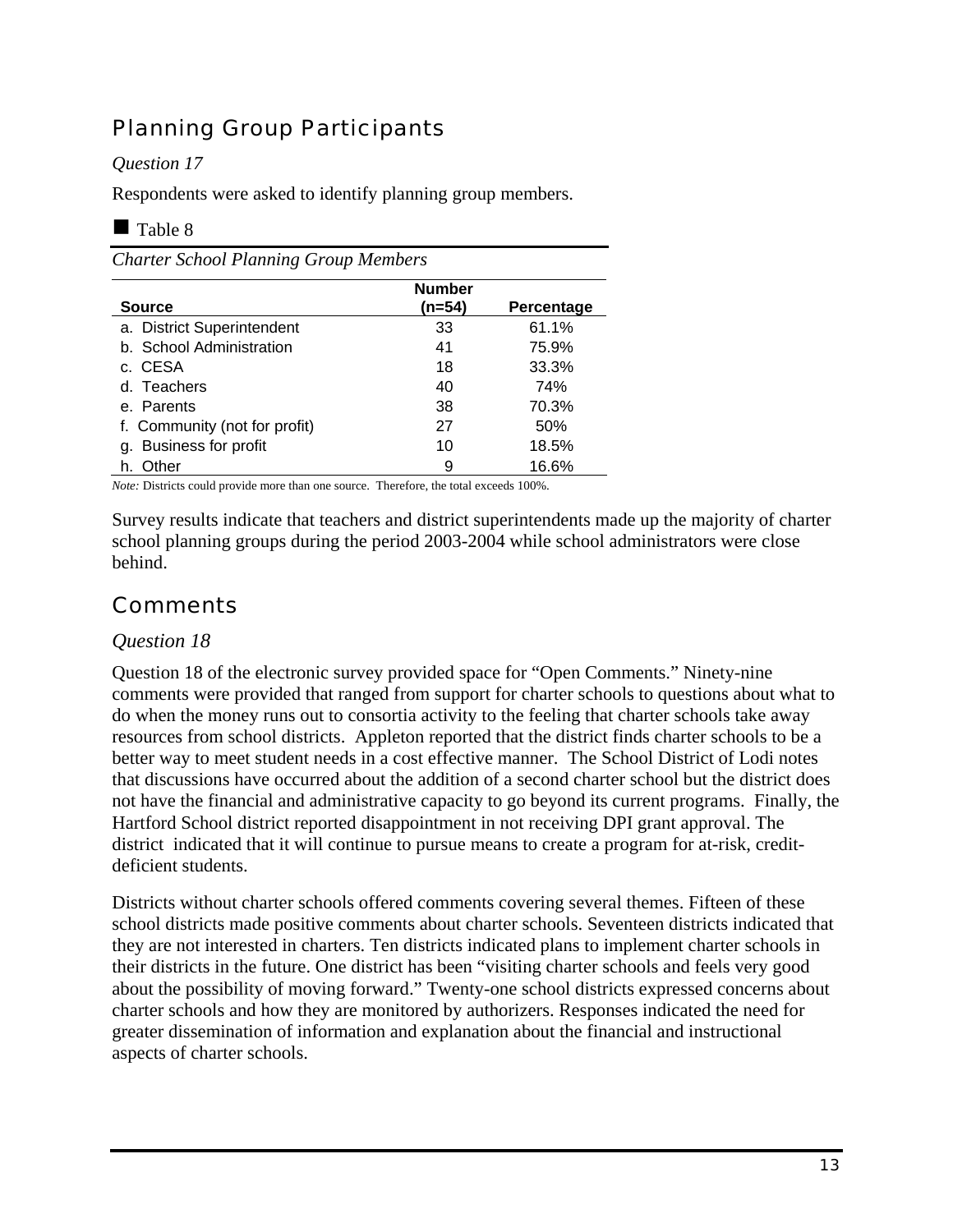### 2003-2004 Charter School and Federal Grant Status

There were 134 operating charter schools in the 2003-2004 school year, 122 of which were authorized by 69 school districts. Of the remaining twelve charter schools, six were authorized by the Common Council of the City of Milwaukee, five were authorized by University of Wisconsin-Milwaukee, and one was authorized by UW-Parkside.

A listing of charter proposals, type of federal charter school grant application submitted to the department, the status of the application as funded or not funded, and status as to whether efforts ultimately led to a school being opened or not opened are revealed in Table 9.

#### Table 9

| <b>District and School Name</b>                                | <b>Grant Type</b> | <b>Date Signed</b>        | <b>Funding Status</b> | <b>School Status</b> |
|----------------------------------------------------------------|-------------------|---------------------------|-----------------------|----------------------|
|                                                                |                   | by School<br><b>Board</b> |                       | (as of 7/2005)       |
| Appleton- Valley New School                                    | Implementation I  | 7/24/2003                 | Funded                | Open 2003            |
| Appleton-eSchool                                               | Implementation II | 1/30/2004                 | Funded                | Open 2002            |
| Appleton-Tesla Engineering                                     | Implementation II | 7/9/2003                  | Funded                | Open 2002            |
| Appleton- Active Hands Academy                                 | Planning          | 7/24/2003                 | Funded/Declined       | Planning             |
| Argyle- Argyle Land Ethic Academy                              | Implementation I  | 7/22/2004                 | Funded                | Open 2004            |
| <b>Beloit-Synectics Middle</b>                                 | Implementation I  | 7/29/2003                 | Funded                | Open 2003            |
| Beloit - Synectics Middle                                      | Implementation II | 3/21/2004                 | Funded                | Open 2003            |
| Beloit-Synectics High                                          | Planning          | 7/29/2003                 | Funded                | Planning             |
| Beloit-Burdge El                                               | Planning          | 7/28/2003                 | Not Funded            | Did Not Open         |
| Blair-Taylor- School of Science, Engineering and<br>Technology | Planning          | 7/22/2003                 | Funded                | Open 2004            |
| City of Milwaukee - Academy of Learning and<br>Leadership      | Implementation I  | 7/30/2003                 | Funded                | Open 2003            |
| City of Milwaukee - DLH Academy                                | Implementation II | 12/1/2003                 | Funded                | Open 2002            |
| Clinton - LIFT                                                 | Implementation I  | 7/25/2003                 | Funded                | Open 2004            |
| Eau Claire- Chippewa Valley Montessori                         | Implementation II | 7/14/2003                 | Funded                | Open 2002            |
| Flambeau - Flambeau                                            | Implementation I  | 7/23/2003                 | Funded                | Open 2003            |
| Greendale-Time 4 Learning                                      | Implementation I  | 7/22/2003                 | Funded                | Open 2003            |
| Grantsburg - Virtual School                                    | Planning          | 7/14/2003                 | Funded                | Open 2004            |
| Hartford – Oriole Academy                                      | Planning          | 7/29/2003                 | Not Funded            | Did Not Open         |
| Hayward-Hayward Center for Individualized<br>Learning          | Planning          | 7/29/2003                 | Not Funded            | Open 2003            |
| Kiel Area- K.I.E.L. Center                                     | Implementation II | 7/10/2003                 | Funded                | Open 2002            |
| Ladysmith Hawkins- Project Learning!                           | Implementation II | 7/29/2003                 | Funded                | Closed 2004          |
| Madison-Nuestro Mundo Community School                         | Planning          | 6/26/2003                 | Funded                | Open 2004            |
| Menasha- Dos Mundos Unidos                                     | Planning          | 7/23/2003                 | Not Funded            | Did Not Open         |
| Milwaukee– New Hope Institute of Science and<br>Technology     | Implementation I  | 7/31/2003                 | Funded                | Open 2003            |
| Milwaukee- La Causa                                            | Implementation I  | 7/31/2003                 | Funded                | Open 2003            |
| Milwaukee- Professional Learning Institute                     | Implementation I  | 7/31/2003                 | Funded                | Open 2003            |
| Milwaukee- Carter Charter School of Excellence                 | Implementation I  | 7/31/2003                 | Funded                | Open 2003            |
| Milwaukee -Malcolm X                                           | Implementation II | 7/31/2003                 | Funded                | Open 2002            |
| Milwaukee- Northern Star                                       | Implementation II | 7/31/2003                 | Funded                | Open 2002            |
| Milwaukee- Wings Academy                                       | Implementation II | 7/31/2003                 | Funded                | Open 2002            |
| Milwaukee-Siefert                                              | Implementation II | 7/31/2003                 | Funded                | Open 2001            |
| Milwaukee-Institute for Career Empowerment,<br>Inc.            | Planning          | Not signed                | Funded/Declined       | Did Not Open         |
| Milwaukee- Kamoni Preparatory Academy                          | Planning          | Not signed                | Funded/Declined       | Planning             |
| Milwaukee- Advanced Language and Academic<br><b>Studies</b>    | Planning          | 7/31/2003                 | Funded                | Open 2004            |
| Milwaukee- Milwaukee School of<br>Enterpreneurship             | Planning          | 1/29/2004                 | Funded                | Open 2004            |
| Milwaukee- CITIES Project High                                 | Planning          | 2/25/2004                 | Funded                | Open 2004            |
| Milwaukee-Hmong American Peace Academy                         | Planning          | 7/31/2003                 | Funded                | Open 2004            |
| Milwaukee- W.E.B. Du Bois Metropolitan High                    | Planning          | Not signed                | Funded/Declined       | Planning             |
| Milwaukee- Young Women's Institute for Global                  | Planning          | Not signed                | Not Funded            | Did Not Open         |

*2003-2004 Action Taken By the Department of Public Instruction and School Status*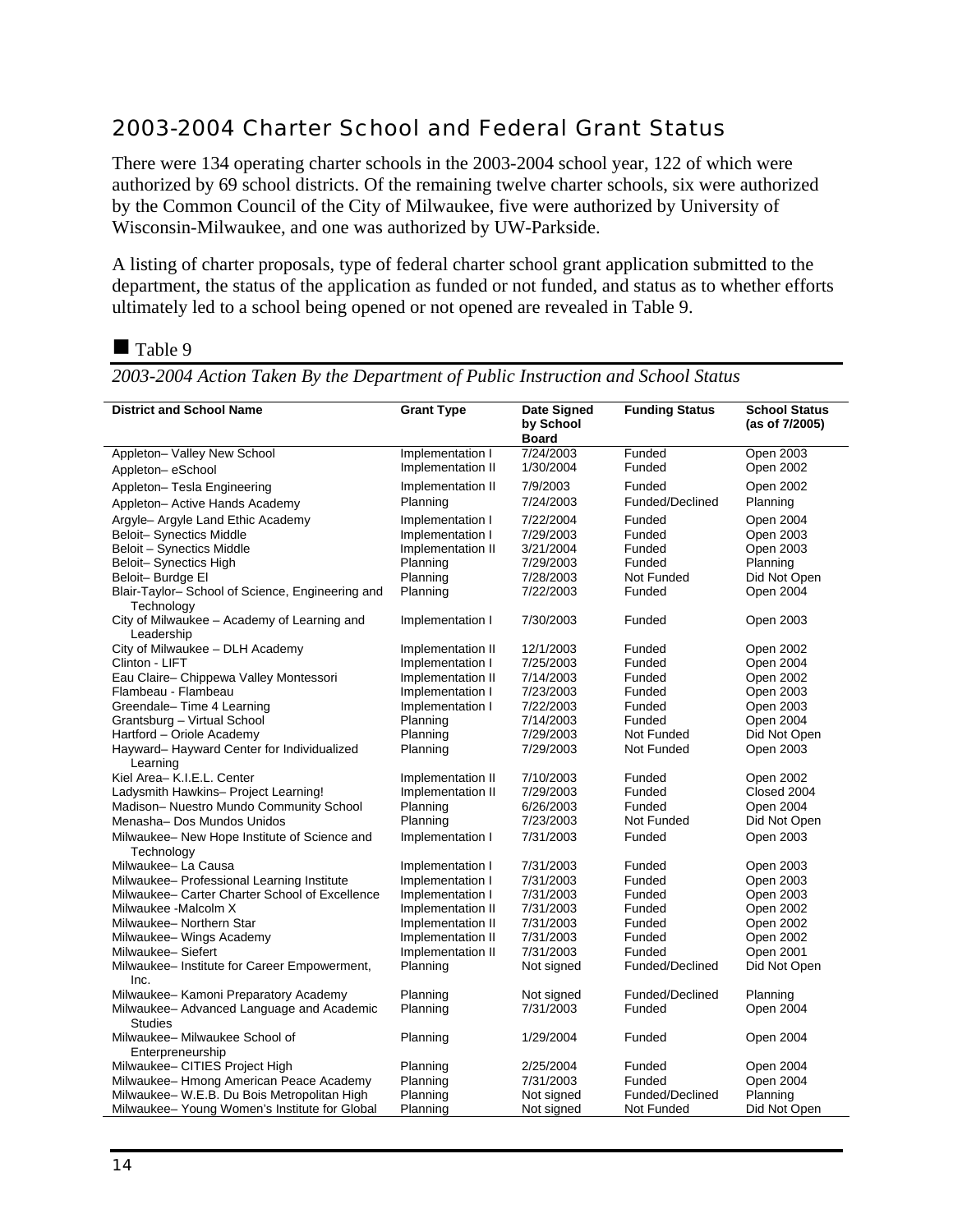| Funded<br>Open 2004<br>Milwaukee-Humboldt Park<br>Planning<br>5/25/2004<br>Not Funded<br>Milwaukee- Community Trade and Business<br>Not signed<br>Open 2004<br>Planning<br>Center<br>Milwaukee- LaBrew Troopers Military University<br>Planning<br>Not Funded<br>Did Not Open<br>Not signed<br>Milwaukee- LEADER Institute<br>Not signed<br>Not Funded<br>Did Not Open<br>Planning<br>7/30/2003<br>Open 2003<br>Monroe-Monroe Independent Education<br>Implementation I<br>Funded<br>7/28/2003<br>Planning<br>Open 2004<br>Mukwonago- Eagleville Elementary<br>Funded<br>Neenah Joint- Alliance Charter Elementary<br>Planning<br>7/15/2003<br>Open 2004<br>Funded<br>Did Not Open<br>New London- Middle School<br>Implementation I<br>7/31/2003<br>Funded/Declined<br>7/24/2003<br>Open 2002<br>New London - CASTLE<br>Implementation II<br>Funded<br>Open 2003<br>Implementation I<br>7/28/2003<br>Indefinitely<br>Northern Ozaukee- Wisconsin Virtual Academy<br>Postponed<br>Oshkosh-OASD Environmental Education<br>Funded<br>7/23/2003<br>Open 2003<br>Implementation I<br><b>Charter School</b><br>Oshkosh- ALPS Accelerated Alternative<br>Funded<br>Planning<br>7/9/2003<br>Open 2004<br>Learning Program<br>7/9/2003<br>Funded<br>Open 2004<br>Oshkosh - Journeys<br>Planning<br>Portage- River Crossing Environmental<br>Funded<br>Open 2002<br>Implementation II<br>7/31/2003<br>7/31/2003<br>Open 2004<br>Rhinelander- Northwoods Community<br>Planning<br>Funded<br>Secondary<br>Rhinelander- Northwoods Community<br>Planning<br>7/31/2003<br>Funded<br>Open 2004<br>Elementary<br>River Falls - Montessori<br>Implementation II<br>7/29/2003<br>Funded<br>Open 2002<br>Open 2002<br>Sparta-High Point<br>Implementation II<br>7/22/2003<br>Funded<br>7/7/2003<br>Open 2004<br>Sparta-Montessori<br>Planning<br>Funded<br>Sparta - SAILS<br>Planning<br>7/22/2003<br>Funded<br>Open 2004<br>Stevens Point- Wisconsin Rivers Community<br>Implementation II<br>7/28/2003<br>Open 2002<br>Funded<br>Implementation II<br>7/23/2003<br>Open 2002<br>Stevens Point-McDill<br>Funded<br>Stevens Point - Jackson Environmental<br>Implementation II<br>7/28/2003<br>Funded<br>Inactive 2005<br><b>Discovery Center</b><br>Stevens Point- Jefferson School for the Arts<br>7/14/2003<br>Planning<br>Funded<br>Open 2004<br>Open 2004<br>Stevens Point- Washington Service Learning<br>Planning<br>6/11/2003<br>Funded<br>Center<br>Stevens Point- Roosevelt IDEA School<br>Planning<br>7/14/2003<br>Funded<br>Open 2004<br>UW-Milwaukee - YMCA Young Leaders<br>Implementation II<br>7/31/2003<br>Funded<br>Open 2002<br>UW-Milwaukee - Marva Collins<br>Implementation II<br>7/29/2003<br>Funded<br>Open 2002<br>UW-Milwaukee - Capitol West<br>Planning<br>7/29/2003<br>Open 2004<br>Funded<br>UW-Milwaukee - Woodlands<br>7/1/2003<br>Open 2004<br>Planning<br>Funded<br>UW-Parkside $-21st$ Century Prep.<br>11/21/2003<br>Implementation II<br>Open 2002<br>Funded<br>Waukesha- Project Change<br>Implementation II<br>7/31/2003<br>Open 2002<br>Funded<br>Waukesha- Academy of Health Professions<br>Open 2004<br>Planning<br>7/22/2003<br>Funded<br>Wisconsin Heights- Renaissance School<br>Planning<br>7/30/2003<br>Funded/Declined<br>Did Not Open<br>7/28/2003<br>Not Funded<br>Wisconsin Rapids-Health Careers<br>Planning<br>Did Not Open | <b>Studies</b> |  |  |
|----------------------------------------------------------------------------------------------------------------------------------------------------------------------------------------------------------------------------------------------------------------------------------------------------------------------------------------------------------------------------------------------------------------------------------------------------------------------------------------------------------------------------------------------------------------------------------------------------------------------------------------------------------------------------------------------------------------------------------------------------------------------------------------------------------------------------------------------------------------------------------------------------------------------------------------------------------------------------------------------------------------------------------------------------------------------------------------------------------------------------------------------------------------------------------------------------------------------------------------------------------------------------------------------------------------------------------------------------------------------------------------------------------------------------------------------------------------------------------------------------------------------------------------------------------------------------------------------------------------------------------------------------------------------------------------------------------------------------------------------------------------------------------------------------------------------------------------------------------------------------------------------------------------------------------------------------------------------------------------------------------------------------------------------------------------------------------------------------------------------------------------------------------------------------------------------------------------------------------------------------------------------------------------------------------------------------------------------------------------------------------------------------------------------------------------------------------------------------------------------------------------------------------------------------------------------------------------------------------------------------------------------------------------------------------------------------------------------------------------------------------------------------------------------------------------------------------------------------------------------------------------------------------------------------------------------------------------------------------------------------------------------------------------------------------------------------------------------------------------------------------------------------------------------------------------------------------------------------------------------------------------------------------------------------------------------------------------------------------------|----------------|--|--|
|                                                                                                                                                                                                                                                                                                                                                                                                                                                                                                                                                                                                                                                                                                                                                                                                                                                                                                                                                                                                                                                                                                                                                                                                                                                                                                                                                                                                                                                                                                                                                                                                                                                                                                                                                                                                                                                                                                                                                                                                                                                                                                                                                                                                                                                                                                                                                                                                                                                                                                                                                                                                                                                                                                                                                                                                                                                                                                                                                                                                                                                                                                                                                                                                                                                                                                                                                                |                |  |  |
|                                                                                                                                                                                                                                                                                                                                                                                                                                                                                                                                                                                                                                                                                                                                                                                                                                                                                                                                                                                                                                                                                                                                                                                                                                                                                                                                                                                                                                                                                                                                                                                                                                                                                                                                                                                                                                                                                                                                                                                                                                                                                                                                                                                                                                                                                                                                                                                                                                                                                                                                                                                                                                                                                                                                                                                                                                                                                                                                                                                                                                                                                                                                                                                                                                                                                                                                                                |                |  |  |
|                                                                                                                                                                                                                                                                                                                                                                                                                                                                                                                                                                                                                                                                                                                                                                                                                                                                                                                                                                                                                                                                                                                                                                                                                                                                                                                                                                                                                                                                                                                                                                                                                                                                                                                                                                                                                                                                                                                                                                                                                                                                                                                                                                                                                                                                                                                                                                                                                                                                                                                                                                                                                                                                                                                                                                                                                                                                                                                                                                                                                                                                                                                                                                                                                                                                                                                                                                |                |  |  |
|                                                                                                                                                                                                                                                                                                                                                                                                                                                                                                                                                                                                                                                                                                                                                                                                                                                                                                                                                                                                                                                                                                                                                                                                                                                                                                                                                                                                                                                                                                                                                                                                                                                                                                                                                                                                                                                                                                                                                                                                                                                                                                                                                                                                                                                                                                                                                                                                                                                                                                                                                                                                                                                                                                                                                                                                                                                                                                                                                                                                                                                                                                                                                                                                                                                                                                                                                                |                |  |  |
|                                                                                                                                                                                                                                                                                                                                                                                                                                                                                                                                                                                                                                                                                                                                                                                                                                                                                                                                                                                                                                                                                                                                                                                                                                                                                                                                                                                                                                                                                                                                                                                                                                                                                                                                                                                                                                                                                                                                                                                                                                                                                                                                                                                                                                                                                                                                                                                                                                                                                                                                                                                                                                                                                                                                                                                                                                                                                                                                                                                                                                                                                                                                                                                                                                                                                                                                                                |                |  |  |
|                                                                                                                                                                                                                                                                                                                                                                                                                                                                                                                                                                                                                                                                                                                                                                                                                                                                                                                                                                                                                                                                                                                                                                                                                                                                                                                                                                                                                                                                                                                                                                                                                                                                                                                                                                                                                                                                                                                                                                                                                                                                                                                                                                                                                                                                                                                                                                                                                                                                                                                                                                                                                                                                                                                                                                                                                                                                                                                                                                                                                                                                                                                                                                                                                                                                                                                                                                |                |  |  |
|                                                                                                                                                                                                                                                                                                                                                                                                                                                                                                                                                                                                                                                                                                                                                                                                                                                                                                                                                                                                                                                                                                                                                                                                                                                                                                                                                                                                                                                                                                                                                                                                                                                                                                                                                                                                                                                                                                                                                                                                                                                                                                                                                                                                                                                                                                                                                                                                                                                                                                                                                                                                                                                                                                                                                                                                                                                                                                                                                                                                                                                                                                                                                                                                                                                                                                                                                                |                |  |  |
|                                                                                                                                                                                                                                                                                                                                                                                                                                                                                                                                                                                                                                                                                                                                                                                                                                                                                                                                                                                                                                                                                                                                                                                                                                                                                                                                                                                                                                                                                                                                                                                                                                                                                                                                                                                                                                                                                                                                                                                                                                                                                                                                                                                                                                                                                                                                                                                                                                                                                                                                                                                                                                                                                                                                                                                                                                                                                                                                                                                                                                                                                                                                                                                                                                                                                                                                                                |                |  |  |
|                                                                                                                                                                                                                                                                                                                                                                                                                                                                                                                                                                                                                                                                                                                                                                                                                                                                                                                                                                                                                                                                                                                                                                                                                                                                                                                                                                                                                                                                                                                                                                                                                                                                                                                                                                                                                                                                                                                                                                                                                                                                                                                                                                                                                                                                                                                                                                                                                                                                                                                                                                                                                                                                                                                                                                                                                                                                                                                                                                                                                                                                                                                                                                                                                                                                                                                                                                |                |  |  |
|                                                                                                                                                                                                                                                                                                                                                                                                                                                                                                                                                                                                                                                                                                                                                                                                                                                                                                                                                                                                                                                                                                                                                                                                                                                                                                                                                                                                                                                                                                                                                                                                                                                                                                                                                                                                                                                                                                                                                                                                                                                                                                                                                                                                                                                                                                                                                                                                                                                                                                                                                                                                                                                                                                                                                                                                                                                                                                                                                                                                                                                                                                                                                                                                                                                                                                                                                                |                |  |  |
|                                                                                                                                                                                                                                                                                                                                                                                                                                                                                                                                                                                                                                                                                                                                                                                                                                                                                                                                                                                                                                                                                                                                                                                                                                                                                                                                                                                                                                                                                                                                                                                                                                                                                                                                                                                                                                                                                                                                                                                                                                                                                                                                                                                                                                                                                                                                                                                                                                                                                                                                                                                                                                                                                                                                                                                                                                                                                                                                                                                                                                                                                                                                                                                                                                                                                                                                                                |                |  |  |
|                                                                                                                                                                                                                                                                                                                                                                                                                                                                                                                                                                                                                                                                                                                                                                                                                                                                                                                                                                                                                                                                                                                                                                                                                                                                                                                                                                                                                                                                                                                                                                                                                                                                                                                                                                                                                                                                                                                                                                                                                                                                                                                                                                                                                                                                                                                                                                                                                                                                                                                                                                                                                                                                                                                                                                                                                                                                                                                                                                                                                                                                                                                                                                                                                                                                                                                                                                |                |  |  |
|                                                                                                                                                                                                                                                                                                                                                                                                                                                                                                                                                                                                                                                                                                                                                                                                                                                                                                                                                                                                                                                                                                                                                                                                                                                                                                                                                                                                                                                                                                                                                                                                                                                                                                                                                                                                                                                                                                                                                                                                                                                                                                                                                                                                                                                                                                                                                                                                                                                                                                                                                                                                                                                                                                                                                                                                                                                                                                                                                                                                                                                                                                                                                                                                                                                                                                                                                                |                |  |  |
|                                                                                                                                                                                                                                                                                                                                                                                                                                                                                                                                                                                                                                                                                                                                                                                                                                                                                                                                                                                                                                                                                                                                                                                                                                                                                                                                                                                                                                                                                                                                                                                                                                                                                                                                                                                                                                                                                                                                                                                                                                                                                                                                                                                                                                                                                                                                                                                                                                                                                                                                                                                                                                                                                                                                                                                                                                                                                                                                                                                                                                                                                                                                                                                                                                                                                                                                                                |                |  |  |
|                                                                                                                                                                                                                                                                                                                                                                                                                                                                                                                                                                                                                                                                                                                                                                                                                                                                                                                                                                                                                                                                                                                                                                                                                                                                                                                                                                                                                                                                                                                                                                                                                                                                                                                                                                                                                                                                                                                                                                                                                                                                                                                                                                                                                                                                                                                                                                                                                                                                                                                                                                                                                                                                                                                                                                                                                                                                                                                                                                                                                                                                                                                                                                                                                                                                                                                                                                |                |  |  |
|                                                                                                                                                                                                                                                                                                                                                                                                                                                                                                                                                                                                                                                                                                                                                                                                                                                                                                                                                                                                                                                                                                                                                                                                                                                                                                                                                                                                                                                                                                                                                                                                                                                                                                                                                                                                                                                                                                                                                                                                                                                                                                                                                                                                                                                                                                                                                                                                                                                                                                                                                                                                                                                                                                                                                                                                                                                                                                                                                                                                                                                                                                                                                                                                                                                                                                                                                                |                |  |  |
|                                                                                                                                                                                                                                                                                                                                                                                                                                                                                                                                                                                                                                                                                                                                                                                                                                                                                                                                                                                                                                                                                                                                                                                                                                                                                                                                                                                                                                                                                                                                                                                                                                                                                                                                                                                                                                                                                                                                                                                                                                                                                                                                                                                                                                                                                                                                                                                                                                                                                                                                                                                                                                                                                                                                                                                                                                                                                                                                                                                                                                                                                                                                                                                                                                                                                                                                                                |                |  |  |
|                                                                                                                                                                                                                                                                                                                                                                                                                                                                                                                                                                                                                                                                                                                                                                                                                                                                                                                                                                                                                                                                                                                                                                                                                                                                                                                                                                                                                                                                                                                                                                                                                                                                                                                                                                                                                                                                                                                                                                                                                                                                                                                                                                                                                                                                                                                                                                                                                                                                                                                                                                                                                                                                                                                                                                                                                                                                                                                                                                                                                                                                                                                                                                                                                                                                                                                                                                |                |  |  |
|                                                                                                                                                                                                                                                                                                                                                                                                                                                                                                                                                                                                                                                                                                                                                                                                                                                                                                                                                                                                                                                                                                                                                                                                                                                                                                                                                                                                                                                                                                                                                                                                                                                                                                                                                                                                                                                                                                                                                                                                                                                                                                                                                                                                                                                                                                                                                                                                                                                                                                                                                                                                                                                                                                                                                                                                                                                                                                                                                                                                                                                                                                                                                                                                                                                                                                                                                                |                |  |  |
|                                                                                                                                                                                                                                                                                                                                                                                                                                                                                                                                                                                                                                                                                                                                                                                                                                                                                                                                                                                                                                                                                                                                                                                                                                                                                                                                                                                                                                                                                                                                                                                                                                                                                                                                                                                                                                                                                                                                                                                                                                                                                                                                                                                                                                                                                                                                                                                                                                                                                                                                                                                                                                                                                                                                                                                                                                                                                                                                                                                                                                                                                                                                                                                                                                                                                                                                                                |                |  |  |
|                                                                                                                                                                                                                                                                                                                                                                                                                                                                                                                                                                                                                                                                                                                                                                                                                                                                                                                                                                                                                                                                                                                                                                                                                                                                                                                                                                                                                                                                                                                                                                                                                                                                                                                                                                                                                                                                                                                                                                                                                                                                                                                                                                                                                                                                                                                                                                                                                                                                                                                                                                                                                                                                                                                                                                                                                                                                                                                                                                                                                                                                                                                                                                                                                                                                                                                                                                |                |  |  |
|                                                                                                                                                                                                                                                                                                                                                                                                                                                                                                                                                                                                                                                                                                                                                                                                                                                                                                                                                                                                                                                                                                                                                                                                                                                                                                                                                                                                                                                                                                                                                                                                                                                                                                                                                                                                                                                                                                                                                                                                                                                                                                                                                                                                                                                                                                                                                                                                                                                                                                                                                                                                                                                                                                                                                                                                                                                                                                                                                                                                                                                                                                                                                                                                                                                                                                                                                                |                |  |  |
|                                                                                                                                                                                                                                                                                                                                                                                                                                                                                                                                                                                                                                                                                                                                                                                                                                                                                                                                                                                                                                                                                                                                                                                                                                                                                                                                                                                                                                                                                                                                                                                                                                                                                                                                                                                                                                                                                                                                                                                                                                                                                                                                                                                                                                                                                                                                                                                                                                                                                                                                                                                                                                                                                                                                                                                                                                                                                                                                                                                                                                                                                                                                                                                                                                                                                                                                                                |                |  |  |
|                                                                                                                                                                                                                                                                                                                                                                                                                                                                                                                                                                                                                                                                                                                                                                                                                                                                                                                                                                                                                                                                                                                                                                                                                                                                                                                                                                                                                                                                                                                                                                                                                                                                                                                                                                                                                                                                                                                                                                                                                                                                                                                                                                                                                                                                                                                                                                                                                                                                                                                                                                                                                                                                                                                                                                                                                                                                                                                                                                                                                                                                                                                                                                                                                                                                                                                                                                |                |  |  |
|                                                                                                                                                                                                                                                                                                                                                                                                                                                                                                                                                                                                                                                                                                                                                                                                                                                                                                                                                                                                                                                                                                                                                                                                                                                                                                                                                                                                                                                                                                                                                                                                                                                                                                                                                                                                                                                                                                                                                                                                                                                                                                                                                                                                                                                                                                                                                                                                                                                                                                                                                                                                                                                                                                                                                                                                                                                                                                                                                                                                                                                                                                                                                                                                                                                                                                                                                                |                |  |  |
|                                                                                                                                                                                                                                                                                                                                                                                                                                                                                                                                                                                                                                                                                                                                                                                                                                                                                                                                                                                                                                                                                                                                                                                                                                                                                                                                                                                                                                                                                                                                                                                                                                                                                                                                                                                                                                                                                                                                                                                                                                                                                                                                                                                                                                                                                                                                                                                                                                                                                                                                                                                                                                                                                                                                                                                                                                                                                                                                                                                                                                                                                                                                                                                                                                                                                                                                                                |                |  |  |
|                                                                                                                                                                                                                                                                                                                                                                                                                                                                                                                                                                                                                                                                                                                                                                                                                                                                                                                                                                                                                                                                                                                                                                                                                                                                                                                                                                                                                                                                                                                                                                                                                                                                                                                                                                                                                                                                                                                                                                                                                                                                                                                                                                                                                                                                                                                                                                                                                                                                                                                                                                                                                                                                                                                                                                                                                                                                                                                                                                                                                                                                                                                                                                                                                                                                                                                                                                |                |  |  |
|                                                                                                                                                                                                                                                                                                                                                                                                                                                                                                                                                                                                                                                                                                                                                                                                                                                                                                                                                                                                                                                                                                                                                                                                                                                                                                                                                                                                                                                                                                                                                                                                                                                                                                                                                                                                                                                                                                                                                                                                                                                                                                                                                                                                                                                                                                                                                                                                                                                                                                                                                                                                                                                                                                                                                                                                                                                                                                                                                                                                                                                                                                                                                                                                                                                                                                                                                                |                |  |  |
|                                                                                                                                                                                                                                                                                                                                                                                                                                                                                                                                                                                                                                                                                                                                                                                                                                                                                                                                                                                                                                                                                                                                                                                                                                                                                                                                                                                                                                                                                                                                                                                                                                                                                                                                                                                                                                                                                                                                                                                                                                                                                                                                                                                                                                                                                                                                                                                                                                                                                                                                                                                                                                                                                                                                                                                                                                                                                                                                                                                                                                                                                                                                                                                                                                                                                                                                                                |                |  |  |
|                                                                                                                                                                                                                                                                                                                                                                                                                                                                                                                                                                                                                                                                                                                                                                                                                                                                                                                                                                                                                                                                                                                                                                                                                                                                                                                                                                                                                                                                                                                                                                                                                                                                                                                                                                                                                                                                                                                                                                                                                                                                                                                                                                                                                                                                                                                                                                                                                                                                                                                                                                                                                                                                                                                                                                                                                                                                                                                                                                                                                                                                                                                                                                                                                                                                                                                                                                |                |  |  |
|                                                                                                                                                                                                                                                                                                                                                                                                                                                                                                                                                                                                                                                                                                                                                                                                                                                                                                                                                                                                                                                                                                                                                                                                                                                                                                                                                                                                                                                                                                                                                                                                                                                                                                                                                                                                                                                                                                                                                                                                                                                                                                                                                                                                                                                                                                                                                                                                                                                                                                                                                                                                                                                                                                                                                                                                                                                                                                                                                                                                                                                                                                                                                                                                                                                                                                                                                                |                |  |  |
|                                                                                                                                                                                                                                                                                                                                                                                                                                                                                                                                                                                                                                                                                                                                                                                                                                                                                                                                                                                                                                                                                                                                                                                                                                                                                                                                                                                                                                                                                                                                                                                                                                                                                                                                                                                                                                                                                                                                                                                                                                                                                                                                                                                                                                                                                                                                                                                                                                                                                                                                                                                                                                                                                                                                                                                                                                                                                                                                                                                                                                                                                                                                                                                                                                                                                                                                                                |                |  |  |
|                                                                                                                                                                                                                                                                                                                                                                                                                                                                                                                                                                                                                                                                                                                                                                                                                                                                                                                                                                                                                                                                                                                                                                                                                                                                                                                                                                                                                                                                                                                                                                                                                                                                                                                                                                                                                                                                                                                                                                                                                                                                                                                                                                                                                                                                                                                                                                                                                                                                                                                                                                                                                                                                                                                                                                                                                                                                                                                                                                                                                                                                                                                                                                                                                                                                                                                                                                |                |  |  |
|                                                                                                                                                                                                                                                                                                                                                                                                                                                                                                                                                                                                                                                                                                                                                                                                                                                                                                                                                                                                                                                                                                                                                                                                                                                                                                                                                                                                                                                                                                                                                                                                                                                                                                                                                                                                                                                                                                                                                                                                                                                                                                                                                                                                                                                                                                                                                                                                                                                                                                                                                                                                                                                                                                                                                                                                                                                                                                                                                                                                                                                                                                                                                                                                                                                                                                                                                                |                |  |  |
|                                                                                                                                                                                                                                                                                                                                                                                                                                                                                                                                                                                                                                                                                                                                                                                                                                                                                                                                                                                                                                                                                                                                                                                                                                                                                                                                                                                                                                                                                                                                                                                                                                                                                                                                                                                                                                                                                                                                                                                                                                                                                                                                                                                                                                                                                                                                                                                                                                                                                                                                                                                                                                                                                                                                                                                                                                                                                                                                                                                                                                                                                                                                                                                                                                                                                                                                                                |                |  |  |
|                                                                                                                                                                                                                                                                                                                                                                                                                                                                                                                                                                                                                                                                                                                                                                                                                                                                                                                                                                                                                                                                                                                                                                                                                                                                                                                                                                                                                                                                                                                                                                                                                                                                                                                                                                                                                                                                                                                                                                                                                                                                                                                                                                                                                                                                                                                                                                                                                                                                                                                                                                                                                                                                                                                                                                                                                                                                                                                                                                                                                                                                                                                                                                                                                                                                                                                                                                |                |  |  |
|                                                                                                                                                                                                                                                                                                                                                                                                                                                                                                                                                                                                                                                                                                                                                                                                                                                                                                                                                                                                                                                                                                                                                                                                                                                                                                                                                                                                                                                                                                                                                                                                                                                                                                                                                                                                                                                                                                                                                                                                                                                                                                                                                                                                                                                                                                                                                                                                                                                                                                                                                                                                                                                                                                                                                                                                                                                                                                                                                                                                                                                                                                                                                                                                                                                                                                                                                                |                |  |  |
|                                                                                                                                                                                                                                                                                                                                                                                                                                                                                                                                                                                                                                                                                                                                                                                                                                                                                                                                                                                                                                                                                                                                                                                                                                                                                                                                                                                                                                                                                                                                                                                                                                                                                                                                                                                                                                                                                                                                                                                                                                                                                                                                                                                                                                                                                                                                                                                                                                                                                                                                                                                                                                                                                                                                                                                                                                                                                                                                                                                                                                                                                                                                                                                                                                                                                                                                                                |                |  |  |
|                                                                                                                                                                                                                                                                                                                                                                                                                                                                                                                                                                                                                                                                                                                                                                                                                                                                                                                                                                                                                                                                                                                                                                                                                                                                                                                                                                                                                                                                                                                                                                                                                                                                                                                                                                                                                                                                                                                                                                                                                                                                                                                                                                                                                                                                                                                                                                                                                                                                                                                                                                                                                                                                                                                                                                                                                                                                                                                                                                                                                                                                                                                                                                                                                                                                                                                                                                |                |  |  |
|                                                                                                                                                                                                                                                                                                                                                                                                                                                                                                                                                                                                                                                                                                                                                                                                                                                                                                                                                                                                                                                                                                                                                                                                                                                                                                                                                                                                                                                                                                                                                                                                                                                                                                                                                                                                                                                                                                                                                                                                                                                                                                                                                                                                                                                                                                                                                                                                                                                                                                                                                                                                                                                                                                                                                                                                                                                                                                                                                                                                                                                                                                                                                                                                                                                                                                                                                                |                |  |  |
|                                                                                                                                                                                                                                                                                                                                                                                                                                                                                                                                                                                                                                                                                                                                                                                                                                                                                                                                                                                                                                                                                                                                                                                                                                                                                                                                                                                                                                                                                                                                                                                                                                                                                                                                                                                                                                                                                                                                                                                                                                                                                                                                                                                                                                                                                                                                                                                                                                                                                                                                                                                                                                                                                                                                                                                                                                                                                                                                                                                                                                                                                                                                                                                                                                                                                                                                                                |                |  |  |
|                                                                                                                                                                                                                                                                                                                                                                                                                                                                                                                                                                                                                                                                                                                                                                                                                                                                                                                                                                                                                                                                                                                                                                                                                                                                                                                                                                                                                                                                                                                                                                                                                                                                                                                                                                                                                                                                                                                                                                                                                                                                                                                                                                                                                                                                                                                                                                                                                                                                                                                                                                                                                                                                                                                                                                                                                                                                                                                                                                                                                                                                                                                                                                                                                                                                                                                                                                |                |  |  |
|                                                                                                                                                                                                                                                                                                                                                                                                                                                                                                                                                                                                                                                                                                                                                                                                                                                                                                                                                                                                                                                                                                                                                                                                                                                                                                                                                                                                                                                                                                                                                                                                                                                                                                                                                                                                                                                                                                                                                                                                                                                                                                                                                                                                                                                                                                                                                                                                                                                                                                                                                                                                                                                                                                                                                                                                                                                                                                                                                                                                                                                                                                                                                                                                                                                                                                                                                                |                |  |  |

Funding status and school status are closely related. Only two of the 10 schools that did not receive funding opened. Conversely, for one district, funding did not lead to a school opening as this district chose to decline implementation funds. Five other districts also chose to decline funding.

Several school districts indicated participation in multi-district charter activity during the 2003- 2004 reporting period. Survey results show that 46 school districts and the Oneida Nation are part of four active consortia. Thirty-five school districts and the Oneida Nation are part of the Kohler/CESA 7 consortium. The districts involved are identified in Table 10 below.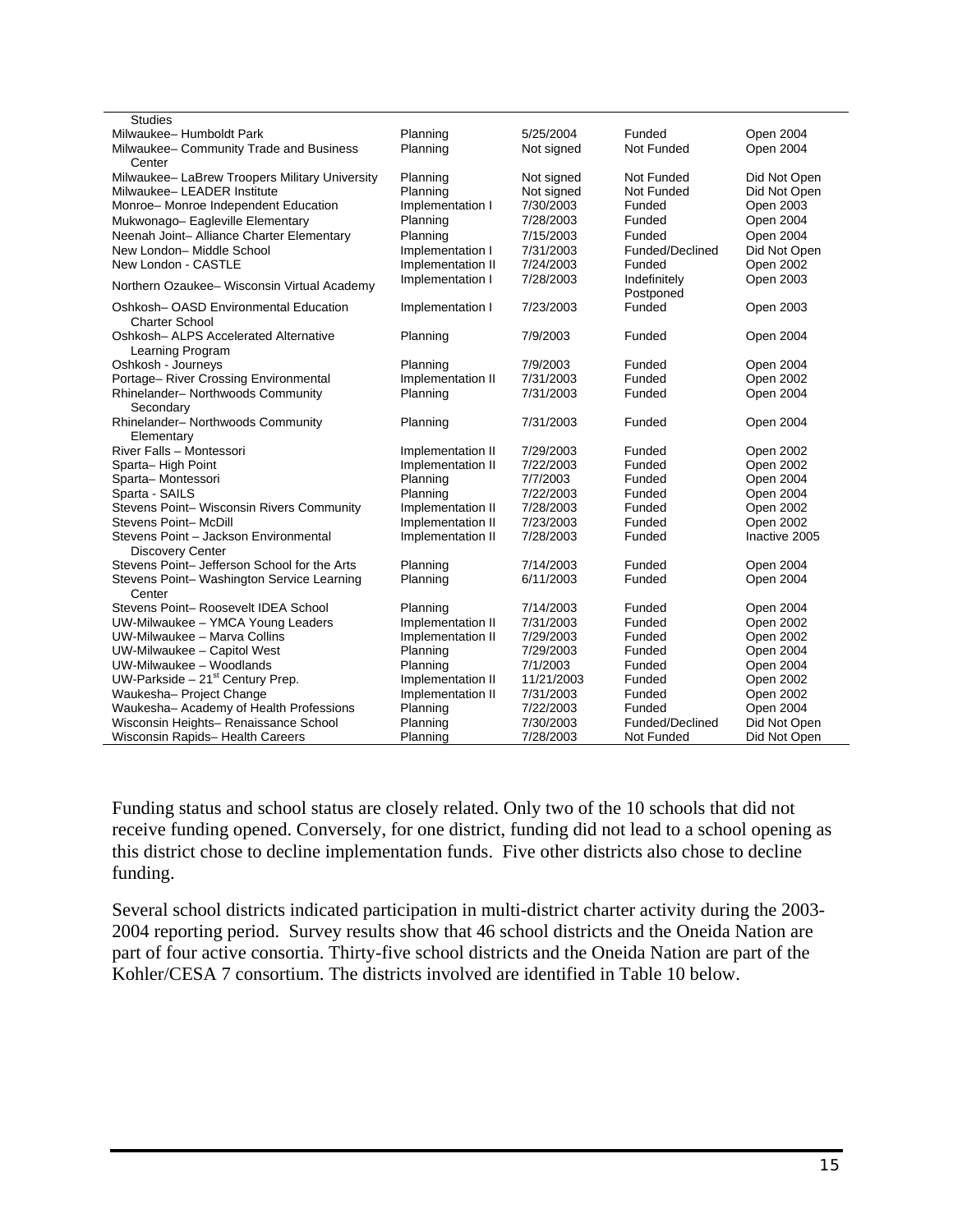#### Table 10

| <b>Sponsor District</b> | Consortium<br><b>Districts/Partners</b>  | <b>Sponsor District</b> | Consortium<br><b>Districts/Partners</b>                                                                                                                                                                                                                                                                                                                                                                                                                                                                                                                                                                         |
|-------------------------|------------------------------------------|-------------------------|-----------------------------------------------------------------------------------------------------------------------------------------------------------------------------------------------------------------------------------------------------------------------------------------------------------------------------------------------------------------------------------------------------------------------------------------------------------------------------------------------------------------------------------------------------------------------------------------------------------------|
|                         |                                          |                         |                                                                                                                                                                                                                                                                                                                                                                                                                                                                                                                                                                                                                 |
| Menominee Area          | Eau Claire<br>Chippewa Falls             | <b>Wisconsin Rapids</b> | Port Edwards<br>Nekoosa                                                                                                                                                                                                                                                                                                                                                                                                                                                                                                                                                                                         |
| Abbotsford              | Colby<br>Medford<br>Prentice<br>Rib Lake | Kohler/CESA 7           | Algoma<br>Ashwaubenon<br><b>Brillion</b><br>Cedar Grove-Belgium<br>Chilton<br>De Pere<br>Denmark<br>Elkhart Lake-Glenbeulah<br>Gibraltar Area<br>Green Bay Area<br>Hilbert<br>Howard-Suamico<br><b>Howards Grove</b><br>Kewaunee<br>Luxemburg-Casco<br>Manitowoc<br>Mishicot<br>New Holstein<br><b>Oneida Nation</b><br>Oostburg<br>Plymouth<br>Pulaski Community<br>Random Lake<br>Reedsville<br>Sevastopol<br><b>Seymour Community</b><br>Sheboygan Area<br>Sheboygan Falls<br>Southern Door County<br>Stockbridge<br><b>Sturgeon Bay</b><br><b>Two Rivers</b><br>Valders Area<br>West De Pere<br>Wrightstown |

*School Districts Engaged in Multi-District/Partner Charter Activity* 

The map on the following page depicts the status as of 7/2005 of new charter school petitions or proposals filed during the 2003-2004 school year (see figure 3).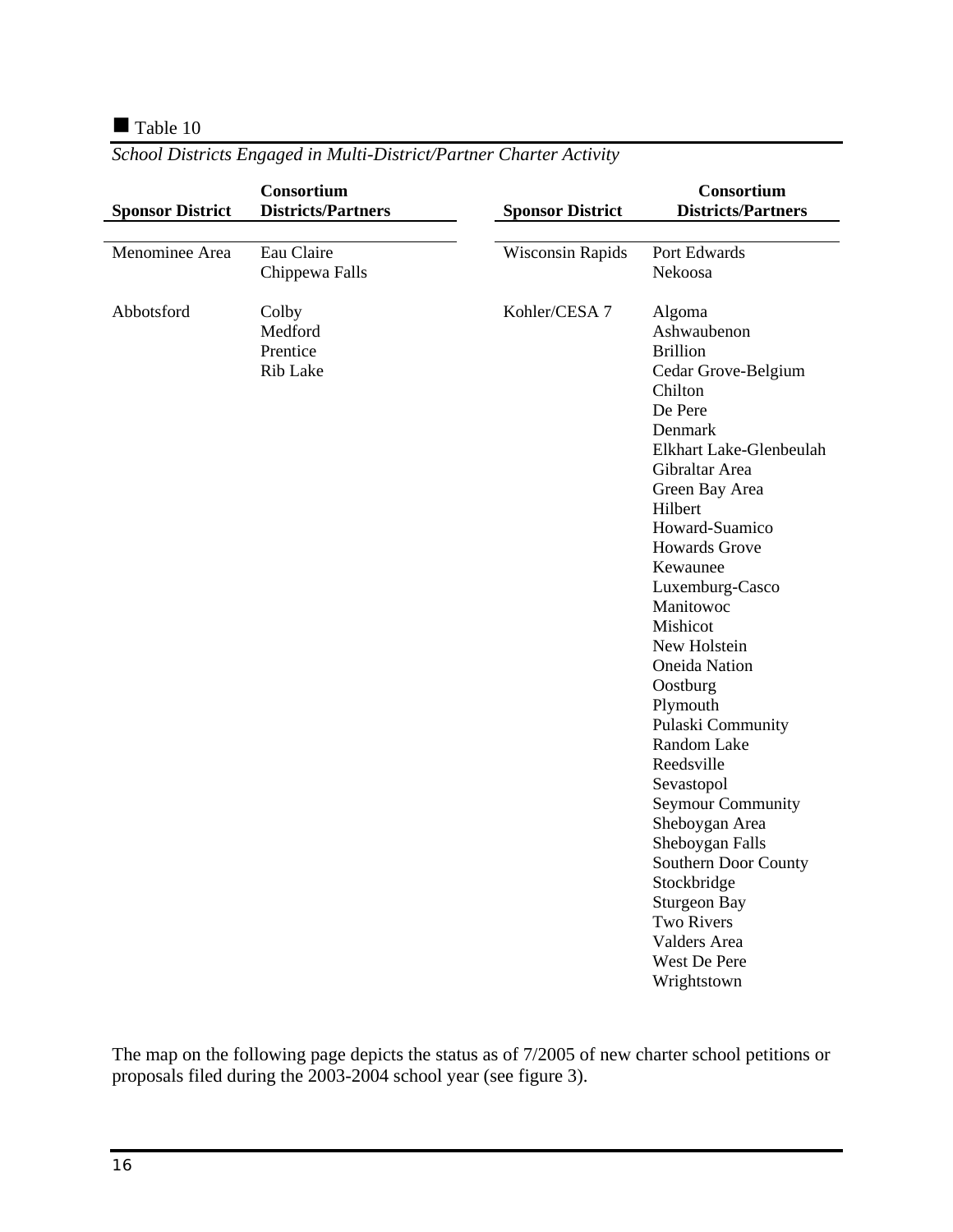

*Figure 3:* Status as of 7/2005 of statewide new petitions filed in 2003-2004. Picture includes districts with petitions or proposals and multi-district charter school consortium partners in all 12 Cooperative Education Service Agency (CESA) areas.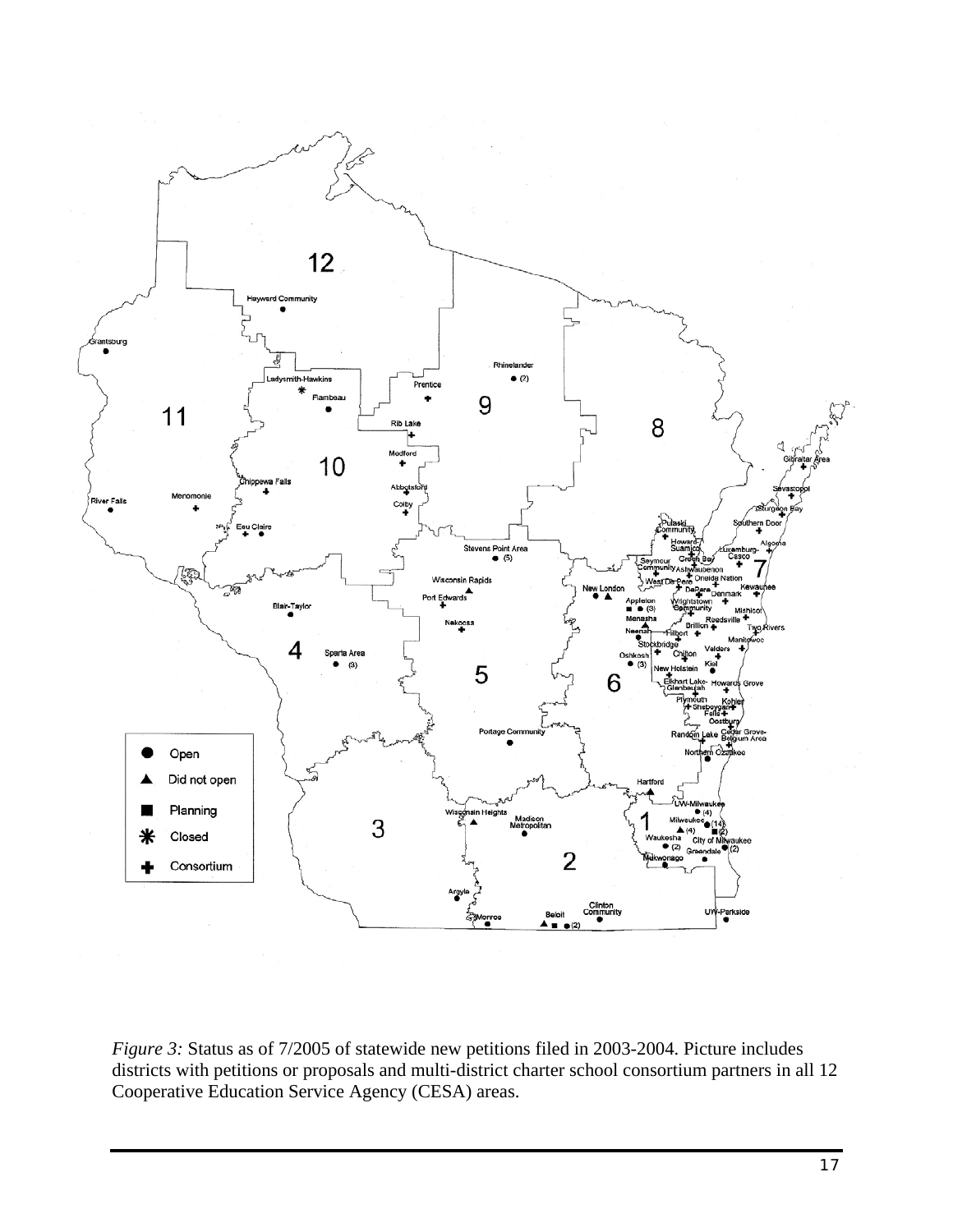- Berman, P., Nelson, B., Seppanen, P. et. al (1997). *A Study of Charter Schools: First Year Report*. Washington D.C: U.S. Department of Education-Office of Educational Research and Improvement. Available at http://www.ed.gov/pubs/charter/index.html
- Berman, P., Nelson, B., Ericson J. et. al (1998). *A National Study of Charter Schools: Second-Year Report.* Washington D.C: U.S. Department of Education-Office of Educational Research and Improvement. Available at http://www.ed.gov/pubs/charter98/index.html
- Berman, P., Nelson, B., Perry, R. et. al ( 1999). *The State of Charter Schools: Third Year Report*  Washington D.C: U.S. Department of Education-Office of Educational Research and Improvement. Available at http://www.ed.gov/pubs/charter3rdyear/index.html
- Center for Education Reform. (2005). *All About Charter Schools-CER Quick Facts.* Retrieved on September 28, 2005 from http://www.edreform.com/index.cfm?fuseAction=document&documentID=1964
- Hill, P., Lake, R., Celio, M. B., Campbell, C., Herdman, P., & Bulkley, K., (2001). *Study of Charter School Accountability: National Charter School Accountability Study.* (OERI Publication No. RC9711032). Washington, DC: US Department of Education-Office of Educational Research and Improvement.
- Nelson, B., Berman, P., Ericson J. et al (2000). *The State of Charter Schools 2000 Fourth Year Report.* Washington, DC: U.S. Department of Education-Office of Educational Research and Improvement. Available at http://www.ed.gov/pubs/charter4thyear/index.html
- Palmer, L. B., Gau, R., & Shekerjian, O. (2003). *Charter School Authorizing: Are States Making the Grade.* Washington, DC: Thomas B. Fordham Institute.
- WestEd (2005). *US Charter Schools-Answers to Frequently Asked Questions-Which States Have Charter Schools?* Retrieved on September 28, 2005 from http://uscharterschools.org/pub/uscs\_docs/o/faq.htm#9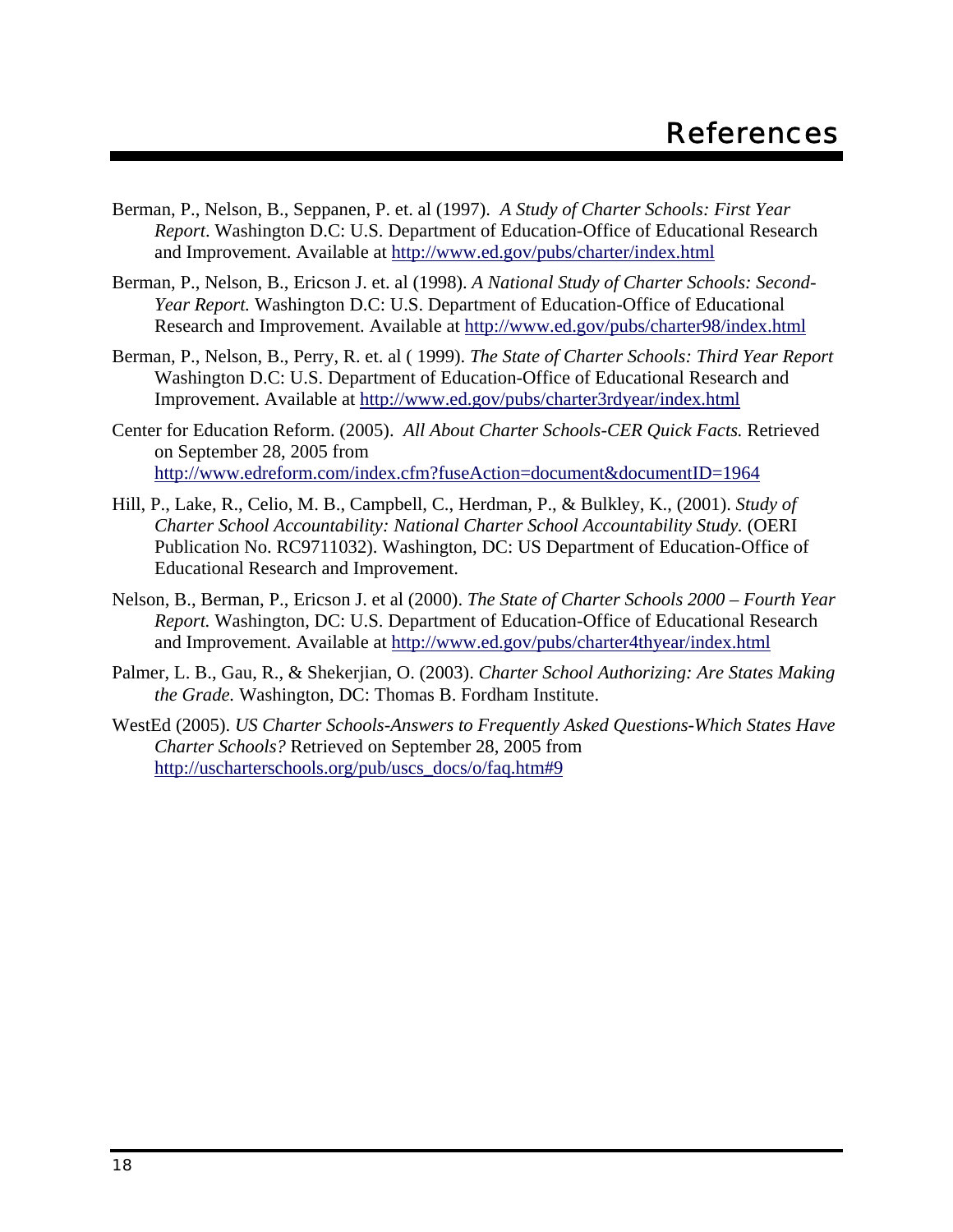# Appendix A



## **Wisconsin Department of Public Instruction Charter School Contract Reviewer Benchmarks**

School District/Chartering Authority Name Charter School Name

| Rating                                                                                                                                                                                                                                                                                                                                                                           |  |                         |
|----------------------------------------------------------------------------------------------------------------------------------------------------------------------------------------------------------------------------------------------------------------------------------------------------------------------------------------------------------------------------------|--|-------------------------|
| Criteria                                                                                                                                                                                                                                                                                                                                                                         |  | Rating<br><b>Absent</b> |
| <b>General Information</b>                                                                                                                                                                                                                                                                                                                                                       |  |                         |
| Indicates name of the person seeking to establish the charter school.                                                                                                                                                                                                                                                                                                            |  |                         |
| Indicates name of the person who will be in charge of the charter school.                                                                                                                                                                                                                                                                                                        |  |                         |
| Describes the manner in which administrative services will be provided.                                                                                                                                                                                                                                                                                                          |  |                         |
| Contract identifies the status of the school as a non-instrumentality or instrumentality of the<br>school district.                                                                                                                                                                                                                                                              |  |                         |
| <b>Charter School Program Description</b><br>Well organized description of school.                                                                                                                                                                                                                                                                                               |  |                         |
| Describes the charter school educational program offered and students served.                                                                                                                                                                                                                                                                                                    |  |                         |
| Describes the method used to enable pupils to attain educational goals under Wisconsin<br>Statutes 118.01 academic skills and knowledge.                                                                                                                                                                                                                                         |  |                         |
| Describes the method by which evidence of student achievement or progress in attaining<br>academic skills and knowledge will be measured.                                                                                                                                                                                                                                        |  |                         |
| <b>Governance/Structure</b>                                                                                                                                                                                                                                                                                                                                                      |  |                         |
| Describes how the school will be governed, including method to be followed to ensure<br>parental involvement.                                                                                                                                                                                                                                                                    |  |                         |
| Includes methods employed to review qualifications that must be met by individuals<br>employed by the school, assuring that every teacher, supervisor, administrator or<br>professional staff member holds a certificate, permit or license issued by the department<br>before entering duties for such a position [Wisconsin Statutes $118.19(10 \text{ and } 121.02(1)(a)2.$ ] |  |                         |
| Provides procedures which the school will follow to ensure the health and safety of the<br>pupils.                                                                                                                                                                                                                                                                               |  |                         |
| Provides the procedures used to achieve a racial and ethnic balance among its pupils that is<br>reflective of the school district population.                                                                                                                                                                                                                                    |  |                         |
| Outlines the admission policy or provides the requirements, if any, for admission to the<br>school.                                                                                                                                                                                                                                                                              |  |                         |
| Describes procedures school will follow if more students apply for admission than can be<br>admitted, including a lottery process.                                                                                                                                                                                                                                               |  |                         |
| Describes the level of autonomy afforded the charter school relative to policy and budget<br>development, staffing and evaluation.                                                                                                                                                                                                                                               |  |                         |
| Describes the procedures by which students will be disciplined.                                                                                                                                                                                                                                                                                                                  |  |                         |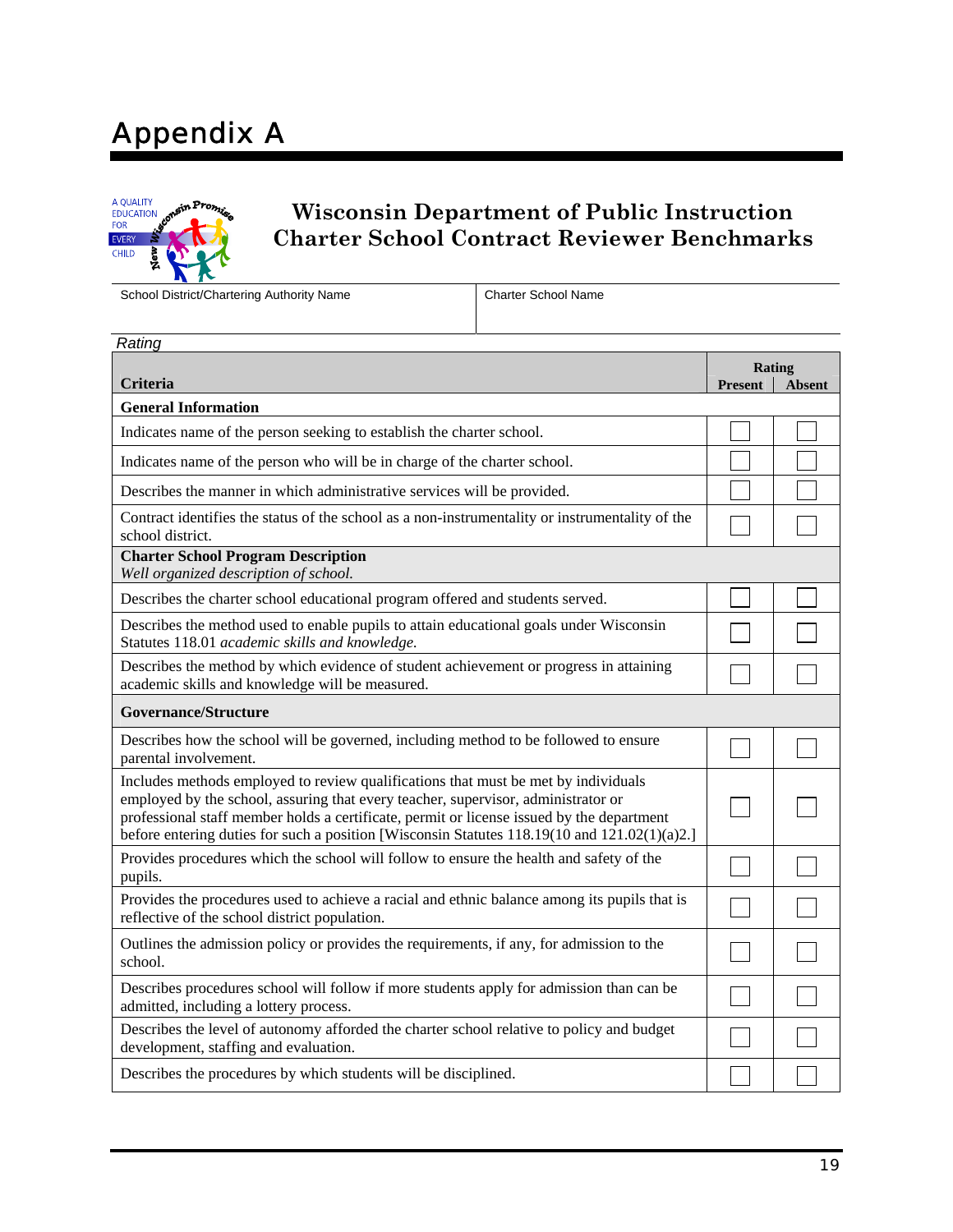| Criteria                                                                                                                                                                                                                                                                                                                                | Rating<br>Present | <b>Absent</b> |
|-----------------------------------------------------------------------------------------------------------------------------------------------------------------------------------------------------------------------------------------------------------------------------------------------------------------------------------------|-------------------|---------------|
| Identifies the public school alternatives for pupils who reside in the school district and do<br>not wish to attend or are not admitted to the charter school.                                                                                                                                                                          |                   |               |
| Indicates how the program and attendance at the charter school is voluntary.                                                                                                                                                                                                                                                            |                   |               |
| Clearly states that the charter school does not charge tuition.                                                                                                                                                                                                                                                                         |                   |               |
| <b>Financial/Operational Criteria</b>                                                                                                                                                                                                                                                                                                   |                   |               |
| Describes the manner in which annual audits of the financial and programmatic operations<br>of the school will be performed.                                                                                                                                                                                                            |                   |               |
| Provides a description of the facilities and the types and limits of the liability insurance that<br>the school will carry.                                                                                                                                                                                                             |                   |               |
| Describes the effects of the establishment of the charter school on the liability of the school<br>district or the effect of the establishment of the charter school on the liability of the<br>contracting entity.                                                                                                                     |                   |               |
| The contract specifies the amount to be paid to the charter school each year of the contract.                                                                                                                                                                                                                                           |                   |               |
| Contract addresses how the school district will allocate federal funding for which the charter<br>school is eligible.                                                                                                                                                                                                                   |                   |               |
| Describes a program which is nonsectarian in its practices, programs, admission policies,<br>employment practices and all other operations.                                                                                                                                                                                             |                   |               |
| Includes a nondiscrimination clause stating the charter school will not deny admission or<br>participation in any program or activity on the basis of a person's sex, race, religion,<br>national origin, ancestry, pregnancy, martial or parental status, sexual orientation or<br>physical, mental, emotional or learning disability. |                   |               |
| Addresses the procedures or reasons by which either party may withdraw or revoke the<br>contract.                                                                                                                                                                                                                                       |                   |               |
| Describes or identifies any waivers of school district policy agreed to by the authorizer and<br>the operator of the charter school.                                                                                                                                                                                                    |                   |               |
| Specifies any administrative fee paid to the authorizer and agreed to by the authorizer and<br>the operator of the charter school.                                                                                                                                                                                                      |                   |               |
| <b>Other</b>                                                                                                                                                                                                                                                                                                                            |                   |               |
| The length of the contract is specified, not to exceed five years.                                                                                                                                                                                                                                                                      |                   |               |
| The contract is dated and signatures of the authorizer and the operator of the charter school<br>are provided.                                                                                                                                                                                                                          |                   |               |
| If the charter school replaces a public school, in whole or part, describes how it will give<br>preference in admission to any pupil who resides in the attendance area or the former<br>attendance area of that public school.                                                                                                         |                   |               |
| By September 1, 2004 operators of high school grades describe policy specifying criteria for<br>granting high school diploma.                                                                                                                                                                                                           |                   |               |
| Describes manner of transportation, if provided, to and from the charter school.                                                                                                                                                                                                                                                        |                   |               |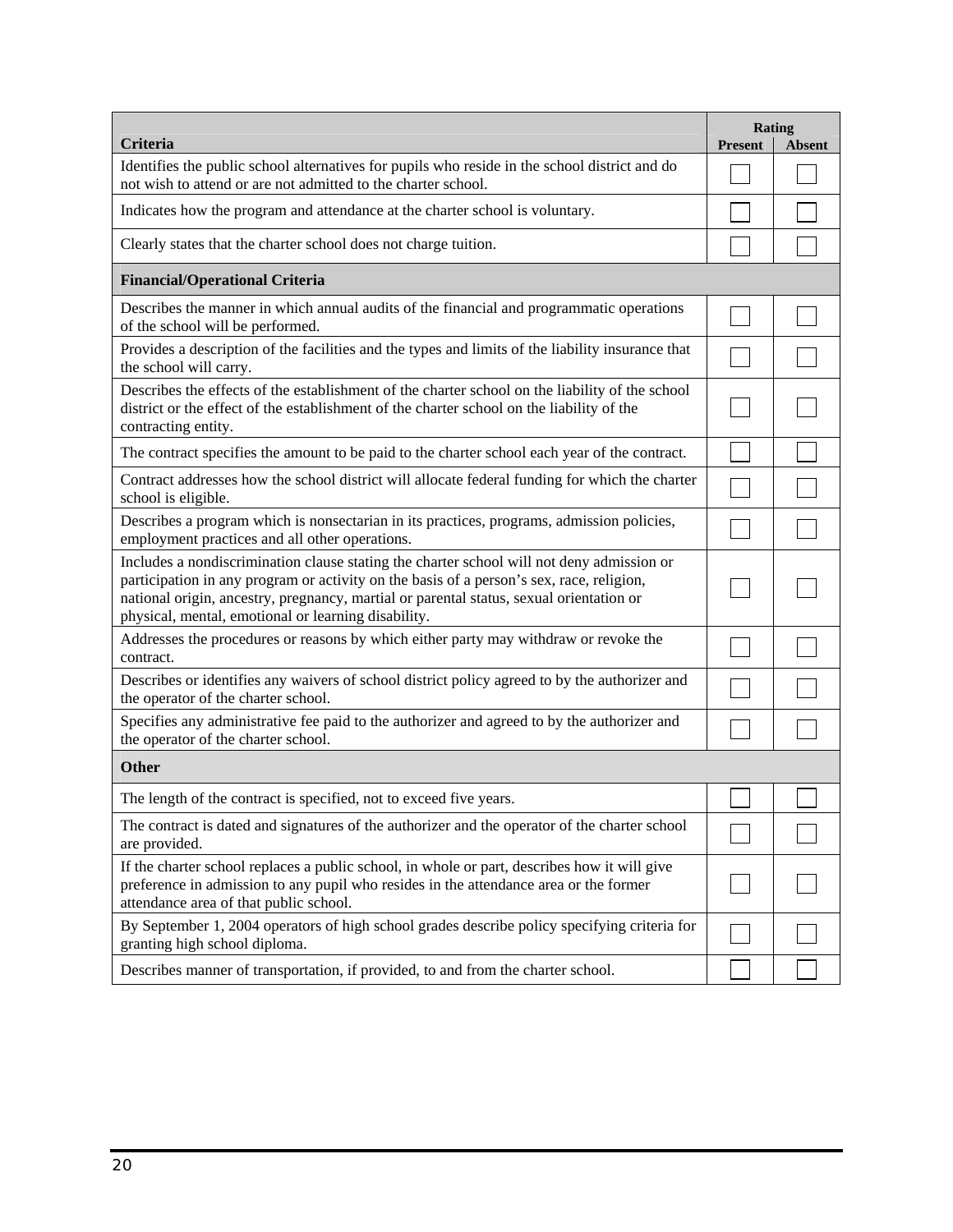

## State of Wisconsin Department of Public Instruction

**Elizabeth Burmaster, State Superintendent** 

July 15, 2004

Dear District Administrator,

Under 2001 Act 16, the Department of Public Instruction is required to report annually to the Legislature on the status of existing charter schools, the number of petitions for new charter schools, and school board and departmental action on petitions for new charter schools.

To comply with this requirement, the department has developed an electronic survey to gather the data to be included in our report to the Legislature. The website address for the survey is http://www4.dpi.state.wi.us/sms-css/home.do. The password, which is case sensitive, is epw880. The information requested specifically complies with s. 115.28(49), Wis. Stats., and is being collected for charter activity between July 1, 2003 and June 30, 2004. Thank you for feedback regarding survey improvement and for a 100 percent response rate last year.

All districts are asked to complete and submit the survey electronically no later than August 15, 2004. If you have questions regarding the survey, you may contact Paula Crandall Decker at paula.crandall.decker@dpi.state.wi.us, Sharon Wendt at sharon.wendt@dpi.state.wi.us, or Lisa Geraghty at elisabeth.geraghty@dpi.state.wi.us. Your timely completion of the survey will be appreciated.

Sincerely,

Elizabeth Burmaster State Superintendent

elg enc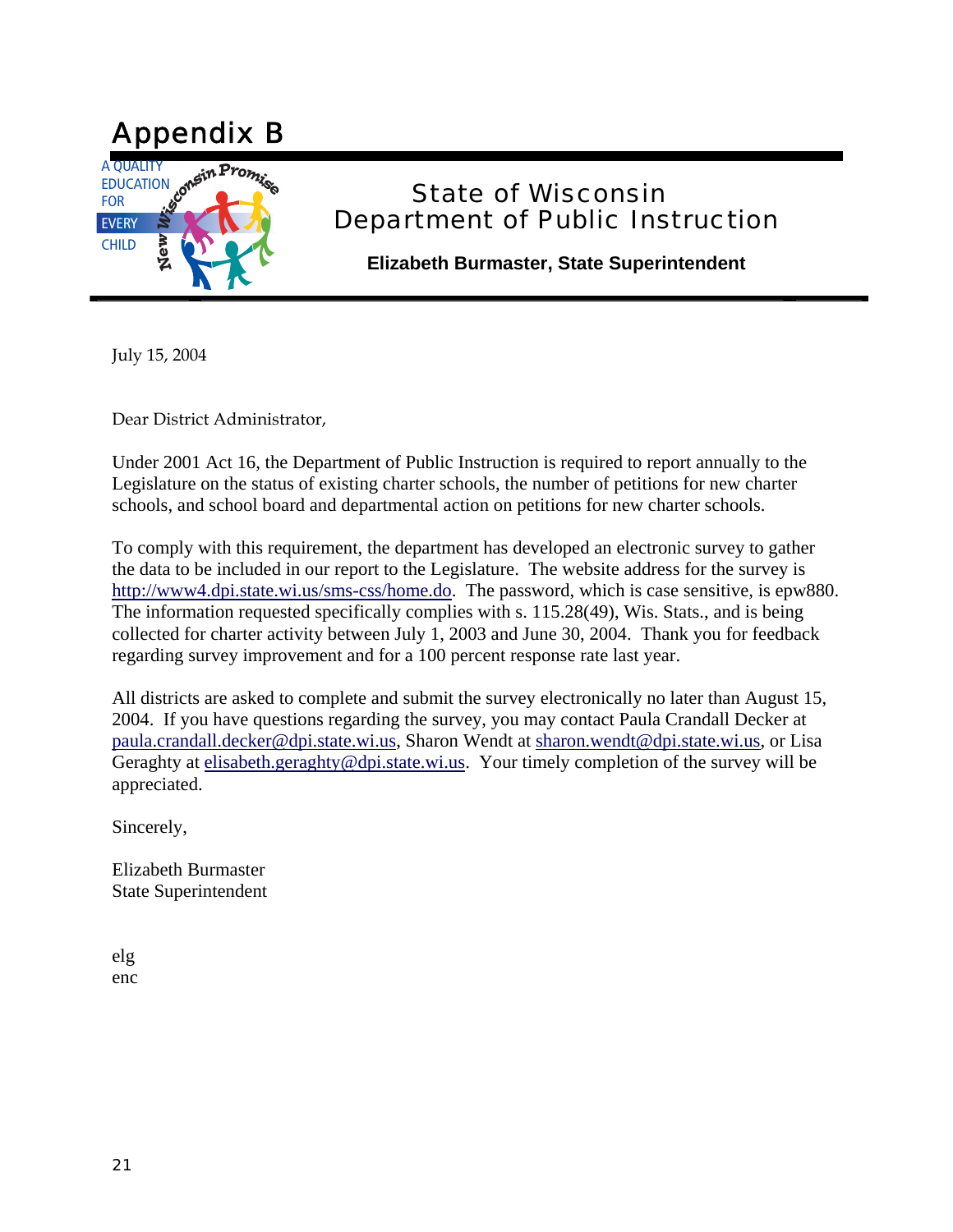## **Charter School Proposal Report School District Name (School District Number)**

*PII-0008 Collection of this information is a requirement of s.115.28(49), Wis. Stats.* 

Dear District Administrator,

The Department of Public Instruction must annually report to the Legislature on the status of existing charter schools, the number of petitions/proposals for new charter schools, and school board and departmental action on petitions/proposals for new charter schools. You are asked to participate regardless of whether your district has charter schools or whether your district made decisions about charter school petitions/proposals outside of the identified time frame. The following information is being collected in order for the department to comply with the Charter School Report required under Wis. Stats. 115.28(49). For a copy of the 2001-2002 Report, visit http://www.dpi\_state.wis/dpi/dfm/sms/pdf/cslegrO2.pdf

Please respond to the questions below regarding approval or denial for each proposal filed, and select a reason(s) for approval or denial for each proposal filed. If multiple proposals have been approved or denied, provide clarification of reasons in the space for comments at the end.

The form seeks information on first and second level decisions on new charter school petitions or proposals made within your school district **between July 1, 2003 and June 30, 2004 only.** A first level decision is defined as a new charter school concept approval for the purposes of further study, participation in a consortium or a signed charter school planning grant. A second level decision is defined as an approved charter contract between the district and the operator of a charter school, a signed agreement to participate in a consortium or a signature on a charter school implementation grant.

The form may be electronically submitted by pressing the "Submit" button at the bottom of the survey. If you have questions while completing the survey or encounter difficulty when transmitting the survey please contact Lisa Geraghty at 608-266-0523 or elisabeth.geraghty@dpi. state.wi.us.

- 1. District:
- 2. Name of person completing form:
- 3. Title of person completing form:
- 4. Email of person completing form: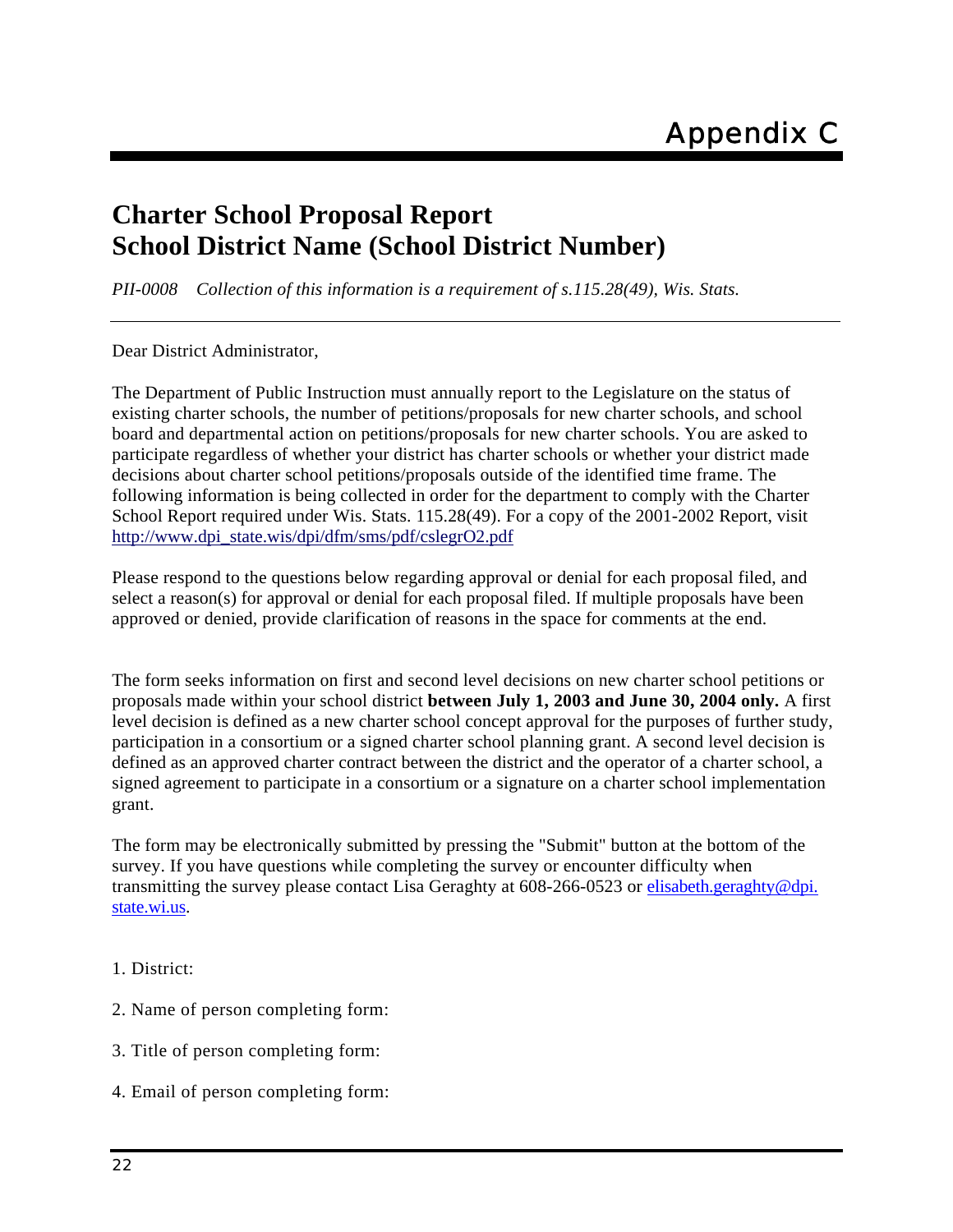5. Phone number of person completing form:

#### Extension:

- 6. Between the dates of July 1, 2003 and June 30, 2004 **only** how many first level decisions were made by the district? First level decisions are defined as a new charter school concept approval for the purposes of further study, participation in a consortium or a signed charter school planning grant.
- 7. Number of approved  $1<sup>st</sup>$  level decisions:
- 8. If applicable, reason(s) for approving first level decisions (Select all that apply):
	- a. Serves a special population
	- b. Increases student achievement
	- c. Increases parent/community involvement
	- d. Attracts students
	- e. Realizes an alternative vision for schooling
	- f. Participates in a charter school consortium
		- *If so, list the districts in the consortium*
	- g. Other
- 9. Number of denied  $1<sup>st</sup>$  level decisions:
- 10. If applicable, reason(s) for denying proposals (Select all that apply):
	- a. Declining enrollment
	- b. Financial reasons
	- c. Program not unique or innovative
	- d. Lack of teacher, parent of community support
	- e. Liability of district
	- f. Withdrew from a multi-district consortium
		- *If so, list the districts in the consortium:*
	- g. Other
- 11. Between the dates of July 1, 2003 and June 30, 2004 **only** how many second level decisions were made by the district? Second level decisions are defined as an approved charter contract, a signed agreement to participate in a consortium or a signature on a charter school implementation grant.
- 12. Number of approved  $2<sup>nd</sup>$  level decisions:
- 13. If applicable, reason(s) for approving second level decisions (Select all that apply):
	- a. Serves a special population
	- b. Increases student achievement
	- c. Increases parent/community involvement
	- d. Attracts students
	- e. Realizes an alternative vision for schooling
	- f. Participates in a charter school consortium
		- *If so, list the districts in the consortium*
	- g. Other